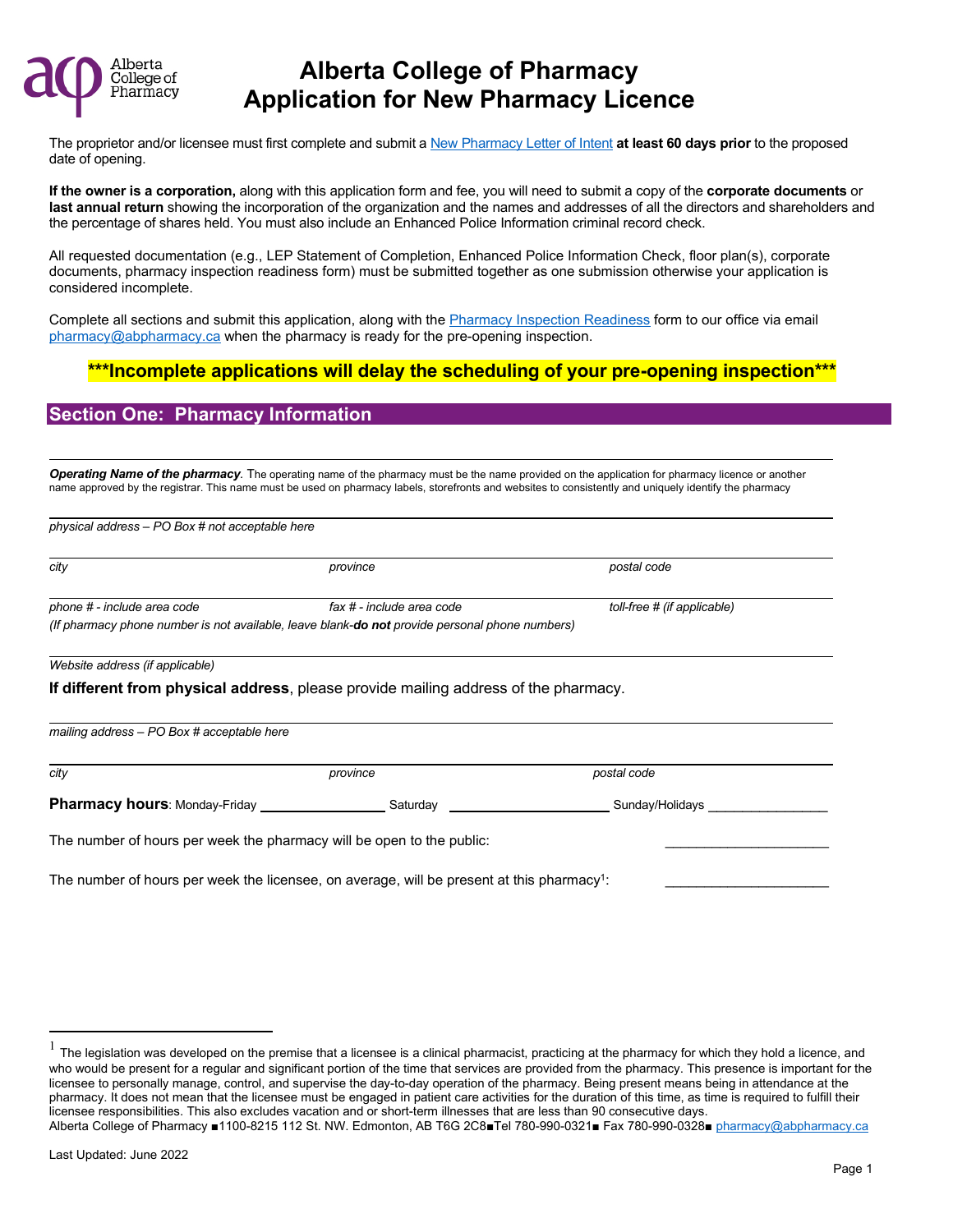

| <b>Section Two: Application Information</b>                                                                                                                                                                                                                                                                                                                                                   |  |                                               |  |
|-----------------------------------------------------------------------------------------------------------------------------------------------------------------------------------------------------------------------------------------------------------------------------------------------------------------------------------------------------------------------------------------------|--|-----------------------------------------------|--|
|                                                                                                                                                                                                                                                                                                                                                                                               |  |                                               |  |
| <b>Licensee Contact Information</b>                                                                                                                                                                                                                                                                                                                                                           |  |                                               |  |
|                                                                                                                                                                                                                                                                                                                                                                                               |  | $ACP$ Reg #:                                  |  |
|                                                                                                                                                                                                                                                                                                                                                                                               |  |                                               |  |
| Is the new licensee currently a licensee at another pharmacy? $\square$ Yes $\square$ No                                                                                                                                                                                                                                                                                                      |  |                                               |  |
| If yes, when will this pharmacist cease being the licensee at $\frac{p_{\text{harmacy license}}}{p_{\text{harmacy license}} + p_{\text{harmacy license}}}$<br>Note: This application serves as written notice as per the <b>Pharmacy and Drug Regulations 20(1)(c)</b> that you will<br>cease being a licensee. Please note, the proprietor will be notified by ACP as result of this notice. |  | Date of change                                |  |
| <b>Proprietor's Representative Contact Information</b>                                                                                                                                                                                                                                                                                                                                        |  |                                               |  |
| print clearly                                                                                                                                                                                                                                                                                                                                                                                 |  | $ACP$ Reg #: $\frac{1}{\text{if applicable}}$ |  |

### **Section Three: Pharmacy Staff**

**Pharmacy staff:** Identify ALL pharmacists and technicians that are currently employed at this pharmacy location. Assistants are not regulated members. The licensee (manager) is responsible for notifying ACP of future staff changes via e-mail at [pharmacy@abpharmacy.ca](mailto:pharmacy@abpharmacy.ca)

Email address: \_\_\_\_\_\_\_\_\_\_\_\_\_\_\_\_\_\_\_\_\_\_\_\_\_\_\_\_\_\_\_\_\_\_\_\_\_\_\_\_\_ Phone #: \_\_\_\_\_\_\_\_\_\_\_\_\_\_\_\_\_\_\_\_\_\_\_\_\_\_\_

Pharmacy licensees and staff pharmacists are automatically granted narcotic signing authority for all locations in which they are employed. Students, Interns and Technicians cannot hold narcotic signing authority.

#### **Note: Ensure the below list is accurate and complete as ACP will add/remove employees accordingly**

| <b>ACP</b><br><b>Registration #</b> | <b>Name</b> | Pharmacist, Intern,<br>Student, Technician, or<br><b>Provisional technician</b> | <b>Licensee</b><br>Yes/No |
|-------------------------------------|-------------|---------------------------------------------------------------------------------|---------------------------|
|                                     |             |                                                                                 |                           |
|                                     |             |                                                                                 |                           |
|                                     |             |                                                                                 |                           |
|                                     |             |                                                                                 |                           |
|                                     |             |                                                                                 |                           |
|                                     |             |                                                                                 |                           |
|                                     |             |                                                                                 |                           |
|                                     |             |                                                                                 |                           |
|                                     |             |                                                                                 |                           |
|                                     |             |                                                                                 |                           |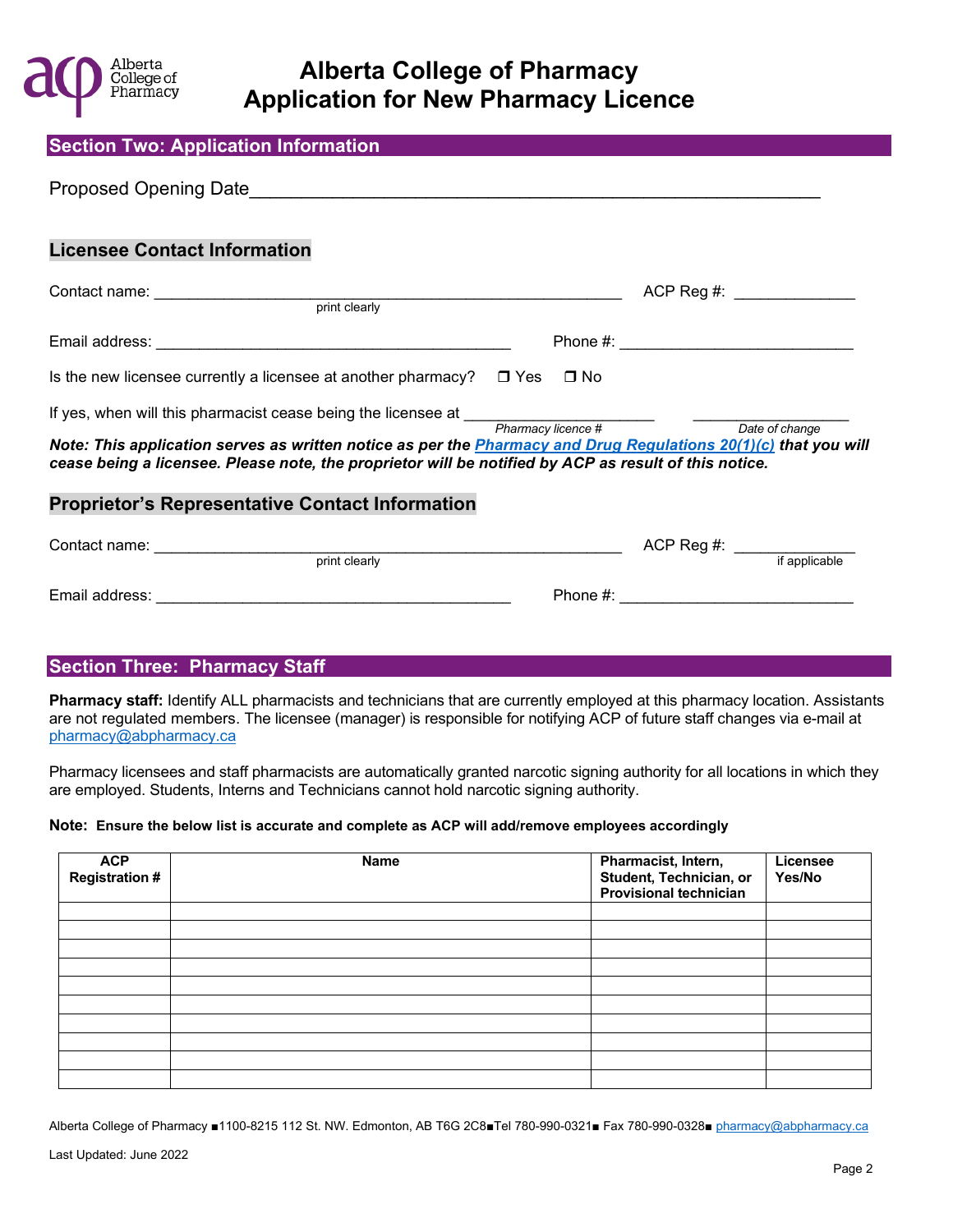

#### **Section Four: Operations and Services**

#### **Part A: General Questions**

Have there been any changes in your proposed pharmacy operations and services as indicated on the New Pharmacy Letter of Intent? □ Yes □ No

If yes, what has changed?

Have there been any changes in the floorplan since being submitted in the New Pharmacy Letter of Intent, including the intended use of space?  $\Box$  Yes  $\Box$  No

If yes, what has changed? The state of the state of the state of the state of the state of the state of the state of the state of the state of the state of the state of the state of the state of the state of the state of t

#### **Part B: Individuals who manage and direct the operation of the pharmacy**

Name any individuals, including their title/position, who will determine

a. what the operating policies of the pharmacy are:

b. the management of the facility within which the pharmacy is located:

c. the hours of operation of the pharmacy:

d. the budget of the pharmacy:

e. the number of pharmacists, pharmacy technicians and other employees of the pharmacy:

f. the hiring, firing and setting terms of employment of the licensee, pharmacists, pharmacy technicians and other employees of the pharmacy:

 $\mathcal{L}_\mathcal{L} = \mathcal{L}_\mathcal{L} = \mathcal{L}_\mathcal{L} = \mathcal{L}_\mathcal{L} = \mathcal{L}_\mathcal{L} = \mathcal{L}_\mathcal{L} = \mathcal{L}_\mathcal{L} = \mathcal{L}_\mathcal{L} = \mathcal{L}_\mathcal{L} = \mathcal{L}_\mathcal{L} = \mathcal{L}_\mathcal{L} = \mathcal{L}_\mathcal{L} = \mathcal{L}_\mathcal{L} = \mathcal{L}_\mathcal{L} = \mathcal{L}_\mathcal{L} = \mathcal{L}_\mathcal{L} = \mathcal{L}_\mathcal{L}$ 

 $\mathcal{L}_\mathcal{L} = \mathcal{L}_\mathcal{L} = \mathcal{L}_\mathcal{L} = \mathcal{L}_\mathcal{L} = \mathcal{L}_\mathcal{L} = \mathcal{L}_\mathcal{L} = \mathcal{L}_\mathcal{L} = \mathcal{L}_\mathcal{L} = \mathcal{L}_\mathcal{L} = \mathcal{L}_\mathcal{L} = \mathcal{L}_\mathcal{L} = \mathcal{L}_\mathcal{L} = \mathcal{L}_\mathcal{L} = \mathcal{L}_\mathcal{L} = \mathcal{L}_\mathcal{L} = \mathcal{L}_\mathcal{L} = \mathcal{L}_\mathcal{L}$ 

 $\mathcal{L}_\mathcal{L} = \mathcal{L}_\mathcal{L} = \mathcal{L}_\mathcal{L} = \mathcal{L}_\mathcal{L} = \mathcal{L}_\mathcal{L} = \mathcal{L}_\mathcal{L} = \mathcal{L}_\mathcal{L} = \mathcal{L}_\mathcal{L} = \mathcal{L}_\mathcal{L} = \mathcal{L}_\mathcal{L} = \mathcal{L}_\mathcal{L} = \mathcal{L}_\mathcal{L} = \mathcal{L}_\mathcal{L} = \mathcal{L}_\mathcal{L} = \mathcal{L}_\mathcal{L} = \mathcal{L}_\mathcal{L} = \mathcal{L}_\mathcal{L}$ 

g. the marketing programs associated with the provision of pharmacy services by the pharmacy:

h. infrastructure, equipment, and technology associated with the provision of pharmacy services by the pharmacy:

 $\mathcal{L}_\mathcal{L} = \mathcal{L}_\mathcal{L} = \mathcal{L}_\mathcal{L} = \mathcal{L}_\mathcal{L} = \mathcal{L}_\mathcal{L} = \mathcal{L}_\mathcal{L} = \mathcal{L}_\mathcal{L} = \mathcal{L}_\mathcal{L} = \mathcal{L}_\mathcal{L} = \mathcal{L}_\mathcal{L} = \mathcal{L}_\mathcal{L} = \mathcal{L}_\mathcal{L} = \mathcal{L}_\mathcal{L} = \mathcal{L}_\mathcal{L} = \mathcal{L}_\mathcal{L} = \mathcal{L}_\mathcal{L} = \mathcal{L}_\mathcal{L}$ 

\_\_\_\_\_\_\_\_\_\_\_\_\_\_\_\_\_\_\_\_\_\_\_\_\_\_\_\_\_\_\_\_\_\_\_\_\_\_\_\_\_\_\_\_\_\_\_\_\_\_\_\_\_\_\_\_\_\_\_\_\_\_\_\_\_\_\_\_\_\_\_\_\_\_\_\_\_\_\_\_\_\_\_\_\_\_\_\_\_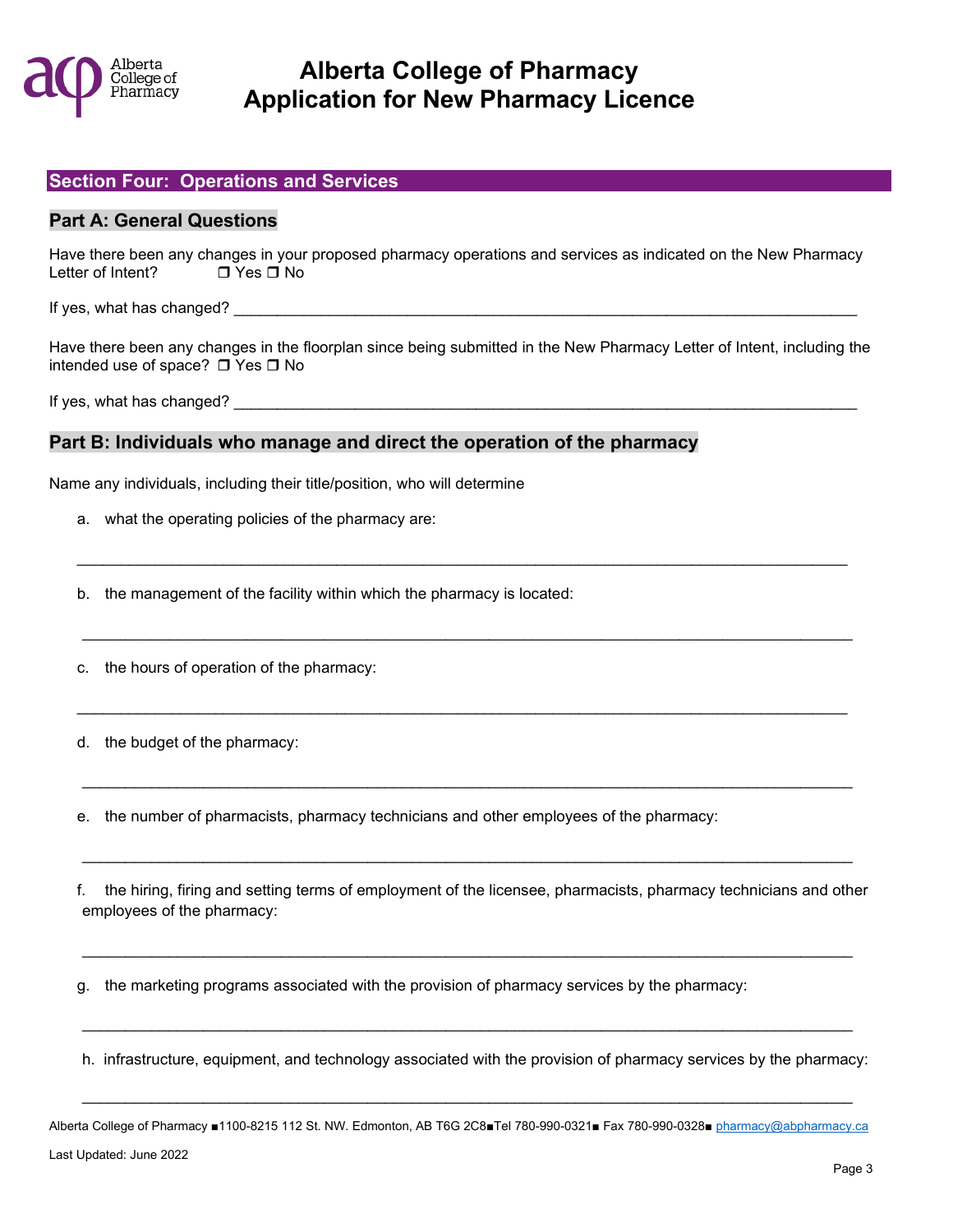

### **Section Five: Licensee Information**

### **Part A: Licensee Applicant information**

The applicant (licensee) must answer Questions 1 to 5 and provide the information as requested:

|    | An applicant for a pharmacy licence must complete the Licensee Education Program.                                                                                                                                                                                                                                                                                                                                                                                                |            |           |
|----|----------------------------------------------------------------------------------------------------------------------------------------------------------------------------------------------------------------------------------------------------------------------------------------------------------------------------------------------------------------------------------------------------------------------------------------------------------------------------------|------------|-----------|
|    | Have you submitted both Statements of Completion (for Part A and Part B) as part of this application?                                                                                                                                                                                                                                                                                                                                                                            | <b>Yes</b> | No        |
| 2. | An applicant for a pharmacy licence must be a pharmacist in good standing with ACP.                                                                                                                                                                                                                                                                                                                                                                                              |            |           |
|    | Are you currently a clinical pharmacist who is in good standing with ACP, including, but not limited to<br>no conditions or restrictions on your practice permit,<br>no outstanding complaints that have been referred to a Hearing Tribunal or outstanding sanctions<br>$\bullet$<br>ordered by the Hearing Tribunal, and<br>no other restrictions on practice or requirements to submit for assessment under Section 118 of the<br>$\bullet$<br><b>Health Professions Act?</b> | Yes        | <b>No</b> |
|    |                                                                                                                                                                                                                                                                                                                                                                                                                                                                                  |            |           |
| 3. | An applicant for a pharmacy licence must submit an <b>Enhanced Police Information</b> criminal record<br>check (completed within the past six months).                                                                                                                                                                                                                                                                                                                           |            |           |
|    | Have you submitted a current <b>Enhanced Police Information</b> criminal record check as part of this<br>application?                                                                                                                                                                                                                                                                                                                                                            | Yes        | <b>No</b> |
|    | Applicants must complete this check by visiting <b>BackCheck</b> - choose the <b>Enhanced Police</b><br><b>Information Check.</b>                                                                                                                                                                                                                                                                                                                                                |            |           |
|    | 4. Are you, or have you previously been, a registered member of a pharmacy regulatory authority in another<br>Canadian jurisdiction?                                                                                                                                                                                                                                                                                                                                             | Yes        | No        |
|    | If yes, what jurisdiction?                                                                                                                                                                                                                                                                                                                                                                                                                                                       |            |           |
|    | If you have been a registered member in another jurisdiction in the past 10 years, you must request a<br>letter of standing be sent directly from the other jurisdiction to ACP on your behalf.                                                                                                                                                                                                                                                                                  |            |           |
|    | 5. Are you, or have you previously been, registered with any other regulated profession in Canada?                                                                                                                                                                                                                                                                                                                                                                               | Yes        | <b>No</b> |
|    | If yes, what profession and jurisdiction?                                                                                                                                                                                                                                                                                                                                                                                                                                        |            |           |
|    | If you have been a registered member in another jurisdiction in the past 10 years, you must request a<br>$\bullet$<br>letter of standing be sent directly from the other jurisdiction to ACP on your behalf.                                                                                                                                                                                                                                                                     |            |           |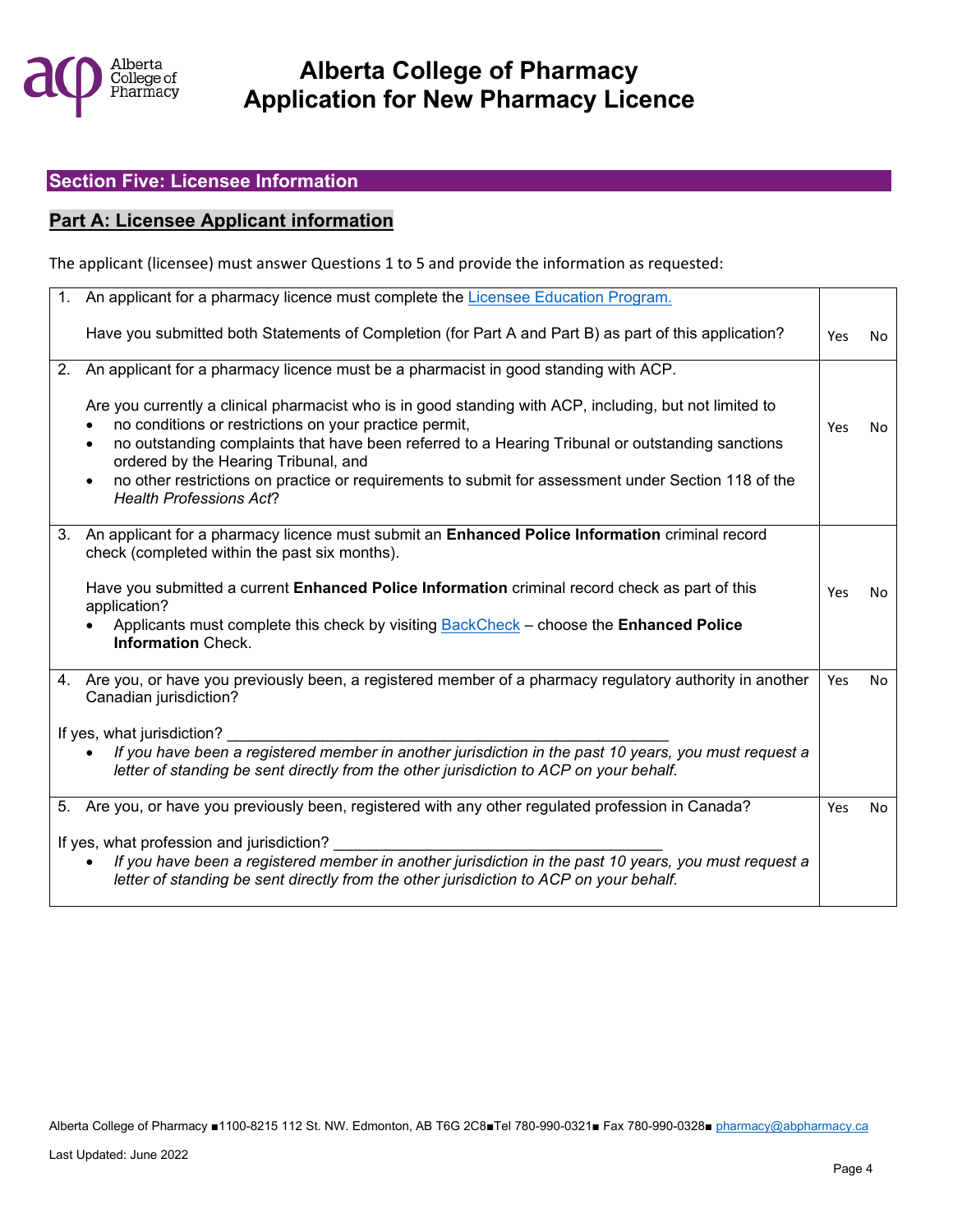

To be granted approval and issued a licence, the registrar must be satisfied that the applicant has the experience and/or support to act in accordance with the *Pharmacy and Drug Act* and that the pharmacy will be operated in compliance with the legislation. **A qualified applicant is expected to have a combination of at least two of the following attributes[2](#page-4-0)** identified in the following section (Questions 6 to 11).

The applicant (licensee) must answer Questions 6 to 11. and provide the information as requested:

|    | 6. Have you been registered on ACP's clinical pharmacist register for the past two consecutive years or more?                                                                                                                                                                                    | Yes       |
|----|--------------------------------------------------------------------------------------------------------------------------------------------------------------------------------------------------------------------------------------------------------------------------------------------------|-----------|
|    | OR.                                                                                                                                                                                                                                                                                              | No        |
|    |                                                                                                                                                                                                                                                                                                  | <b>OR</b> |
|    | Have you been registered as a pharmacist in another Canadian jurisdiction for the past two consecutive                                                                                                                                                                                           | Yes       |
|    | years or more? Info must be supported by a letter of standing from the applicable jurisdiction.                                                                                                                                                                                                  | No        |
|    | 7. In the past five years, have you served as a licensee or the equivalent in a Canadian jurisdiction for at least                                                                                                                                                                               | Yes       |
|    | one consecutive year, where there have been no conditions or discipline proceedings?                                                                                                                                                                                                             | No        |
|    | List EVERY pharmacy where you have served as a licensee in a Canadian jurisdiction for ANY length of time.<br>(Attach a separate page if additional space is required)                                                                                                                           |           |
|    |                                                                                                                                                                                                                                                                                                  |           |
|    | Pharmacy name and licence #: Note and the set of the set of the set of the set of the Province:                                                                                                                                                                                                  |           |
|    | During the time you were licensee of ANY pharmacy, were there any conditions imposed or any discipline<br>proceedings? Are there any outstanding complaint matters? If yes, provide further details. *                                                                                           |           |
|    |                                                                                                                                                                                                                                                                                                  |           |
|    | *Additional qualifying attributes may be required by the licensee applicant.                                                                                                                                                                                                                     |           |
|    |                                                                                                                                                                                                                                                                                                  |           |
| 8. | In the past 10 years, have you served as a proprietor (owner, major shareholder, or proprietor's<br>representative) of one or more pharmacies in Alberta for at least two consecutive years, where there have<br>been no discipline proceedings?                                                 | Yes<br>No |
|    | List EVERY pharmacy where you have served as a proprietor (owner, major shareholder, or proprietor's<br>representative) a Canadian Jurisdiction for ANY length of time. (Attach a separate page if additional space is<br>required)                                                              |           |
|    |                                                                                                                                                                                                                                                                                                  |           |
|    | Pharmacy name and licence #: example and the set of the set of the set of the set of the Province:                                                                                                                                                                                               |           |
|    | During the time you were a proprietor (owner, major shareholder, or proprietor's representative) of ANY<br>pharmacy, were there any conditions imposed on the pharmacy licence or any discipline proceedings? Are<br>there any outstanding complaint matters? If yes, provide further details. * |           |
|    |                                                                                                                                                                                                                                                                                                  |           |
|    |                                                                                                                                                                                                                                                                                                  |           |
|    |                                                                                                                                                                                                                                                                                                  |           |
|    | *Additional qualifying attributes may be required by the licensee applicant.                                                                                                                                                                                                                     |           |

<span id="page-4-0"></span> $2$  Upon application, the registrar may approve an applicant with other qualifying attributes.

Alberta College of Pharmacy ■1100-8215 112 St. NW. Edmonton, AB T6G 2C8■Tel 780-990-0321■ Fax 780-990-0328■ [pharmacy@abpharmacy.ca](mailto:pharmacy@abpharmacy.ca)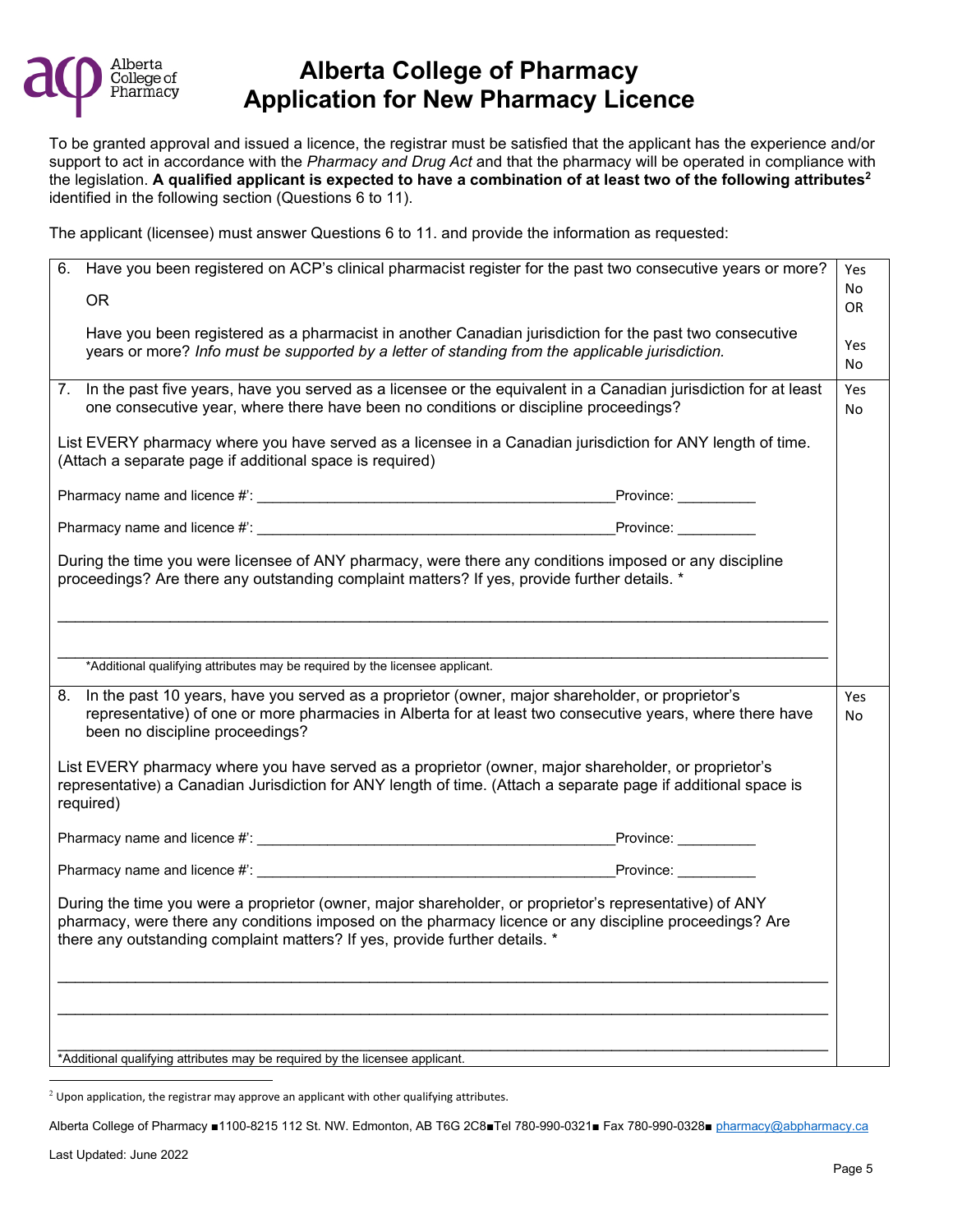

| 9. Will you be practising in a licensed pharmacy where the proprietor's representative is a regulated member<br>who is in good standing with ACP?                                                                                                                                                       |                                           | Yes<br>No |
|---------------------------------------------------------------------------------------------------------------------------------------------------------------------------------------------------------------------------------------------------------------------------------------------------------|-------------------------------------------|-----------|
| (You may circle "yes" if you are the proprietor's representative for this pharmacy.)                                                                                                                                                                                                                    |                                           |           |
| Answer this question only if you are NOT the proprietor's representative.                                                                                                                                                                                                                               |                                           | N/A       |
| 10. Will you be practising in a licensed pharmacy where, in the past five years, the proprietor's representative<br>has served as a licensee in Alberta for at least one consecutive year, without being subject to any<br>conditions or discipline proceedings?                                        |                                           | Yes<br>No |
| List EVERY pharmacy the proprietor's representative has served as a licensee in a Canadian Jurisdiction for<br>ANY length of time. (Attach a separate page if additional space is required)                                                                                                             |                                           |           |
|                                                                                                                                                                                                                                                                                                         |                                           |           |
|                                                                                                                                                                                                                                                                                                         | Province:                                 |           |
| During the time the proprietor's representative was licensee of ANY pharmacy, were there any conditions<br>imposed on the pharmacy licence or any discipline proceedings? Are there any outstanding complaint matters?<br>If yes, provide further details. *                                            |                                           |           |
|                                                                                                                                                                                                                                                                                                         |                                           |           |
|                                                                                                                                                                                                                                                                                                         |                                           |           |
| *Additional qualifying attributes may be required by the licensee applicant.                                                                                                                                                                                                                            |                                           |           |
| Answer this question only if you are NOT the proprietor's representative.                                                                                                                                                                                                                               |                                           | N/A       |
| 11. Will you be practising in a licensed pharmacy where, in the past 10 years, any of the proprietors (owner,<br>major shareholder, or proprietor's representative) has owned one or more pharmacies in Alberta for at least<br>two consecutive years, where there have been no discipline proceedings? |                                           | Yes<br>No |
| List EVERY pharmacy ANY of the proprietors (owner, major shareholder, or proprietor's representative) has<br>owned in Alberta for any length of time. (Attach a separate page if additional space is required or contact ACP<br>to provide further details)                                             |                                           |           |
| Pharmacy name and licence #: ____________                                                                                                                                                                                                                                                               | _Proprietor name: _______________________ |           |
|                                                                                                                                                                                                                                                                                                         |                                           |           |
|                                                                                                                                                                                                                                                                                                         |                                           |           |
|                                                                                                                                                                                                                                                                                                         |                                           |           |
| During the time ANY of the proprietors (owner, major shareholder, or proprietor's representative) owned ANY<br>pharmacy, were there any conditions imposed on the pharmacy licence or any discipline proceedings? Are<br>there any outstanding complaint matters? If yes, provide further details. *    |                                           |           |
|                                                                                                                                                                                                                                                                                                         |                                           |           |
|                                                                                                                                                                                                                                                                                                         |                                           |           |
|                                                                                                                                                                                                                                                                                                         |                                           |           |

Alberta College of Pharmacy ■1100-8215 112 St. NW. Edmonton, AB T6G 2C8■Tel 780-990-0321■ Fax 780-990-0328■ [pharmacy@abpharmacy.ca](mailto:pharmacy@abpharmacy.ca)

Т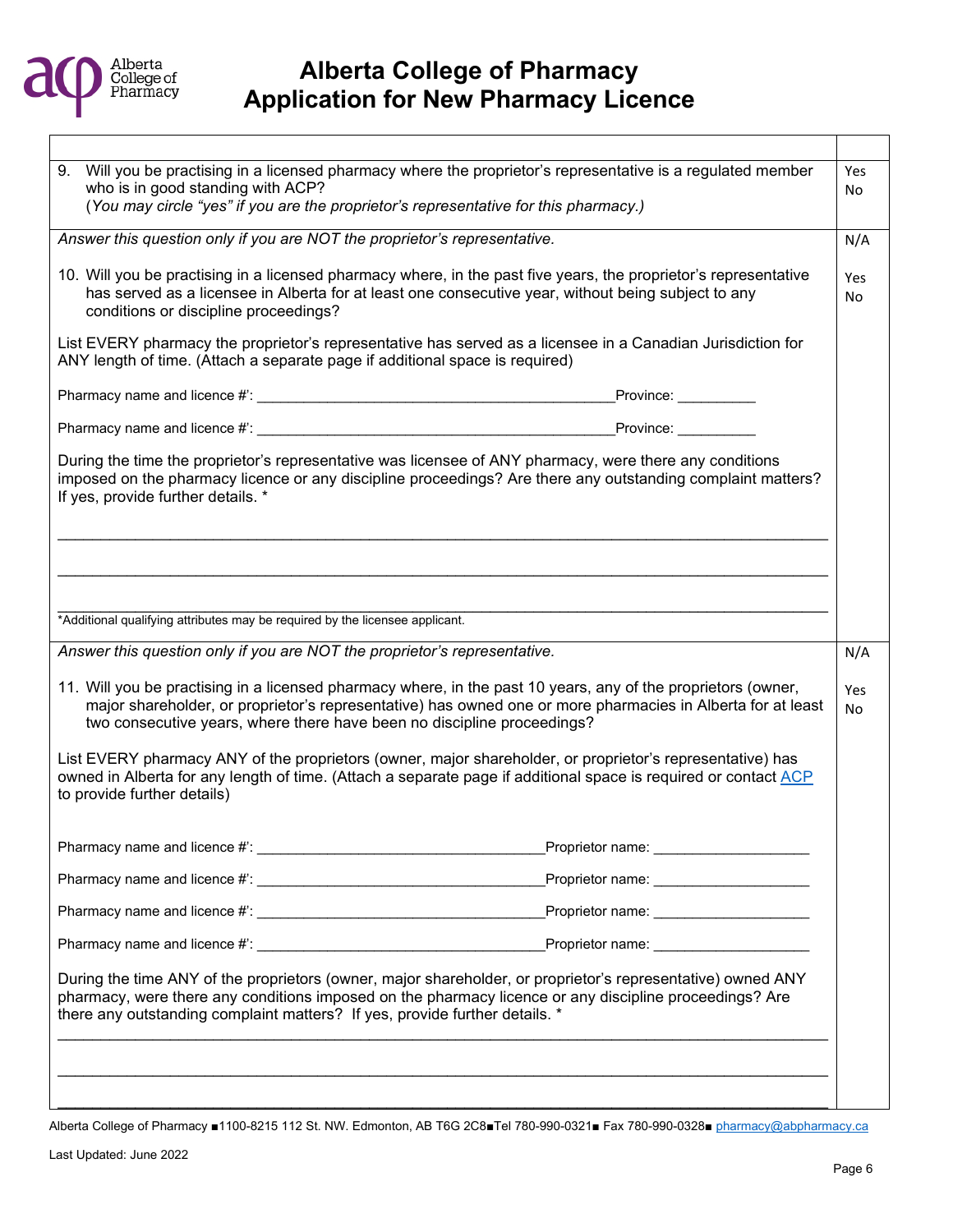

\*Additional qualifying attributes may be required by the licensee applicant.

**Part B: Licensee Undertaking** (this undertaking must be completed by the licensee applicant)

am applying for a pharmacy licence under the *Pharmacy and Drug Act* ("the *Act*") to operate a

pharmacy. In making this application, I undertake (a) to personally manage, control and supervise the practice of pharmacy associated with the pharmacy; and

- (b) to comply with the *Act*, any condition imposed on the pharmacy licence, any order made under the *Act*, the Code of Ethics, and the Standards for the Operation of Licensed Pharmacies.
- Without limiting the statement above, if a pharmacy licence is issued to me, I undertake to ensure that
	- Pharmacy [s](#page-6-0)ervices<sup>3</sup> are provided in accordance with the Legislative Framewor[k](#page-6-1)<sup>4</sup>.
	- All drugs and records are maintained in accordance with the Legislative Framework and are kept under my care and control.
	- Pharmacy services are provided by regulated members under my management without conditions imposed by me or a proprietor that compromise their professional independence, judgment or integrity.
		- The licensed pharmacy has the
			- o facilities,
				- o space and equipment,
				- o systems and procedures,
				- $\circ$  requisite number of staff with the training and qualifications to ensure safe, effective, and secure provision of pharmacy services.
	- I will apply to the Registrar for approval, before any changes are made to the physical facilities, space or layout of the licensed pharmacy, including any renovation or relocation.
	- ACP is told in writing
		- $\circ$  the names of each regulated member working at the licensed pharmacy, including any temporary pharmacist-incharge:
		- o the identity of
			- the proprietor, including a corporate proprietor,
			- any major shareholder, and
			- the individual who is the proprietor's representative;
		- o the pharmacy hours of operation and any temporary closures;
		- o if the pharmacy is operating as a lock and leave pharmacy; and
		- o if I intend to cease or cease being the licensee.
	- If I intend to cease being the licensee or the pharmacy ceases to operate for any reason, I understand it is my responsibility to
		- o Ensure that
			- all drugs in the pharmacy are disposed of in accordance with the *Controlled Drugs and Substances Act* and the *Food and Drug Act* (unless the ACP has approved the secured storage of drugs at the pharmacy in circumstances where the pharmacy may continue to operate);
				- the Registrar is immediately advised of the date the pharmacy ceases to operate;
			- patient records are transferred to another licence pharmacy or each patient is given access to a copy of the patient's record;
			- the ACP is advised of the location of the patient records; and
			- an inventory of all drugs in the pharmacy is prepared and copies are maintained in the files of the closed pharmacy, sent to the ACP and kept by myself; or
		- o Ensure that a new licensee or a temporary pharmacist-in-charge has been approved by the Registrar.
	- I report to the ACP any proprietor who directs, influences or attempts to direct or influence the management or operation of the licensed pharmacy in a way that contravenes or could contravene the Legislative Framework.
	- I cooperate with site and practice visits. and
	- I renew the licence annually within the appropriate timeframe.

Licensee Signature: \_\_\_\_\_\_\_\_\_\_\_\_\_\_\_\_\_\_\_\_\_\_\_\_\_\_\_\_\_\_\_Licensee Registration #\_\_\_\_\_\_\_\_\_\_\_\_\_\_\_\_\_\_\_\_\_\_\_

<span id="page-6-0"></span><sup>&</sup>lt;sup>3</sup> Pharmacy services are defined as the storing, compounding, dispensing, or selling of drugs.

<span id="page-6-1"></span><sup>4</sup> The Legislative Framework includes, but is not limited to, the *Pharmacy and Drug Act* and its regulations, the *Health Professions Act* and the Pharmacist and Pharmacy Technician Regulation, Schedule 7.1 of the *Government Organization Act*, the Standards of Practice, the Standards for the Operation of Licensed Pharmacies, the Code of Ethics, *Health Information Act* and any other legislation or regulation of Alberta or Canada relating to the compounding or dispensing, manufacturing, sale, supply or distribution of drugs.

Alberta College of Pharmacy ■1100-8215 112 St. NW. Edmonton, AB T6G 2C8■Tel 780-990-0321■ Fax 780-990-0328■ [pharmacy@abpharmacy.ca](mailto:pharmacy@abpharmacy.ca)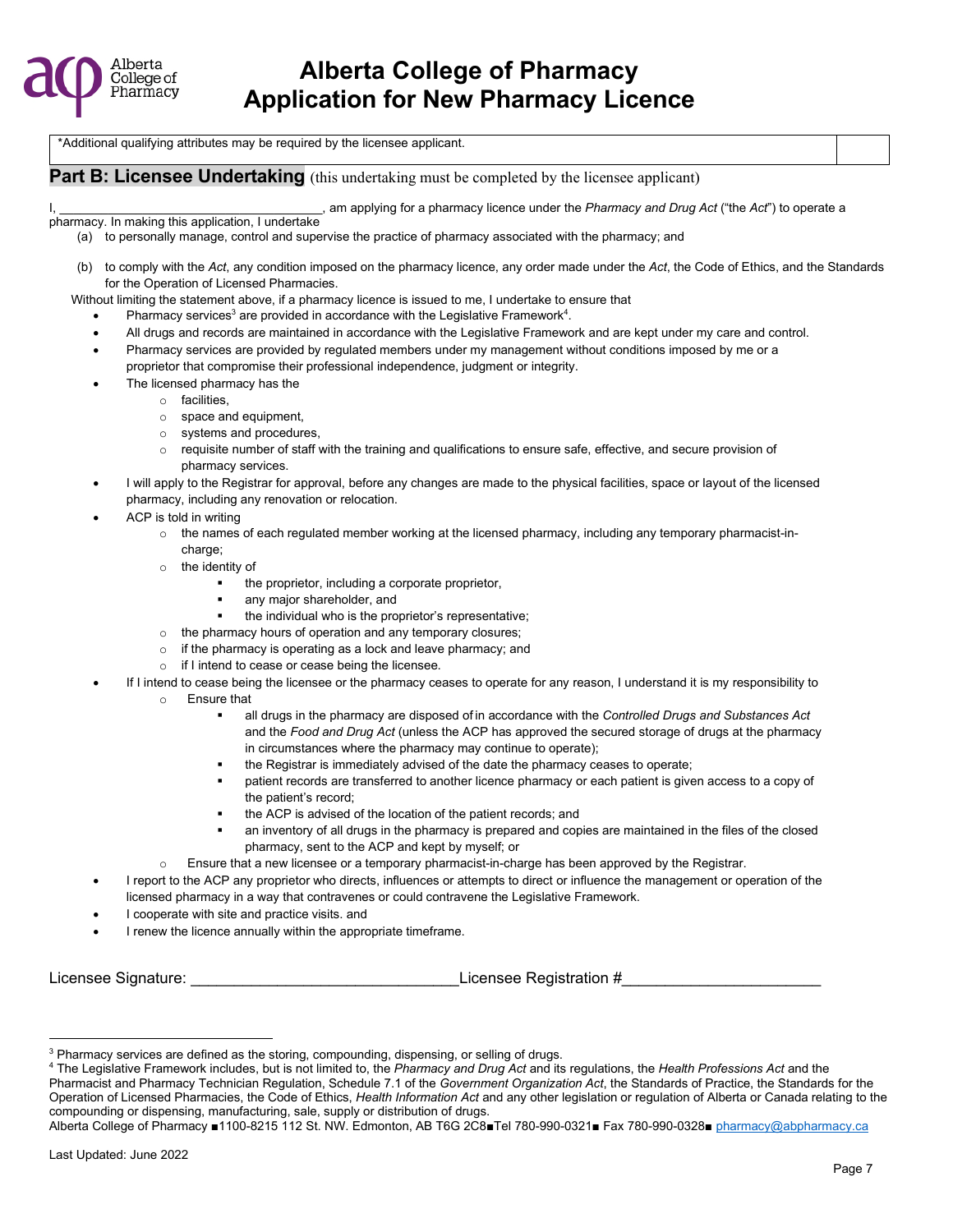

|    | Dated at <u>name</u> of city or town                                                                                                                                                                                       | this | $\frac{day}{day}$ day of $\frac{1}{month}$ , 20                            |         |      |
|----|----------------------------------------------------------------------------------------------------------------------------------------------------------------------------------------------------------------------------|------|----------------------------------------------------------------------------|---------|------|
|    | <b>Part C: Licensee Statutory Declaration</b>                                                                                                                                                                              |      |                                                                            |         | vear |
|    | <b>CANADA</b><br><b>PROVINCE OF ALBERTA</b><br><b>Drug Act</b><br>TO WIT:                                                                                                                                                  |      | In the matter of application for a pharmacy licence under the Pharmacy and |         |      |
|    | name of applicant denotes a manner of applicant density of the same of city/town                                                                                                                                           |      |                                                                            |         |      |
|    |                                                                                                                                                                                                                            |      |                                                                            |         |      |
|    | in the Province of<br>__________________________ do solemnly declare                                                                                                                                                       |      |                                                                            |         |      |
|    | 1. I am the applicant for a pharmacy licence.                                                                                                                                                                              |      |                                                                            | Yes     | No   |
| 2. | I have been convicted of an indictable offence related to misconduct, fraud or commercial<br>matters within Canada or a similar offence outside of Canada.                                                                 |      |                                                                            | Yes     | No   |
| 3. | I have been prevented from being a licensee or its equivalent in another jurisdiction.                                                                                                                                     |      |                                                                            | Yes     | No   |
| 4. | I am affected by a physical or mental condition or disorder or aware of anything that impairs<br>my capacity <sup>5</sup> to fulfil the responsibilities and obligations of a licensee under the Legislative<br>Framework. |      |                                                                            | Yes     | No   |
| 5. | If I have answered "Yes" to question 2, 3, or 4, I have enclosed full particulars in relation to<br>the sections that I have answered "Yes" to, including submitting a completed disclosure<br>form.                       |      |                                                                            | Yes N/A |      |
| 6. | All information that I have attached to this statutory declaration or provided in connection<br>with my application for a pharmacy licence is accurate.                                                                    |      |                                                                            | Yes     | No   |
| 7. | I understand that I will not have satisfied the requirements for a pharmacy licence if I make a<br>false or misleading statement or representation on my application for a pharmacy licence.                               |      |                                                                            | Yes     | No   |
| 8. | I understand that a false declaration or the provision of inaccurate, false or misleading<br>information in connection with my application for a pharmacy licence may result in a referral<br>to the Complaints Director.  |      |                                                                            | Yes     | No   |

I make this solemn declaration conscientiously believing it to be true and knowing that it is of the same force and effect as if made under oath.

| DECLARED before me at the        | (insert "city" or "town") | Signature of Declarant |
|----------------------------------|---------------------------|------------------------|
| оf<br>(name of city / town)      |                           |                        |
| In the Province of               |                           |                        |
| this<br>(date, i.e., $25^{th}$ ) | day of<br>(month)         | A.D. 20<br>(year)      |

<span id="page-7-0"></span><sup>5</sup> *Health Professions Act*, Interpretation 1(1)(s) "incapacitated": means suffering from a physical, mental or emotional condition or disorder or an addiction to alcohol or drugs as defined in the *Pharmacy and Drug Act* or other chemicals that impairs the ability to provide professional services in a safe and competent manner.

Alberta College of Pharmacy ■1100-8215 112 St. NW. Edmonton, AB T6G 2C8■Tel 780-990-0321■ Fax 780-990-0328■ [pharmacy@abpharmacy.ca](mailto:pharmacy@abpharmacy.ca)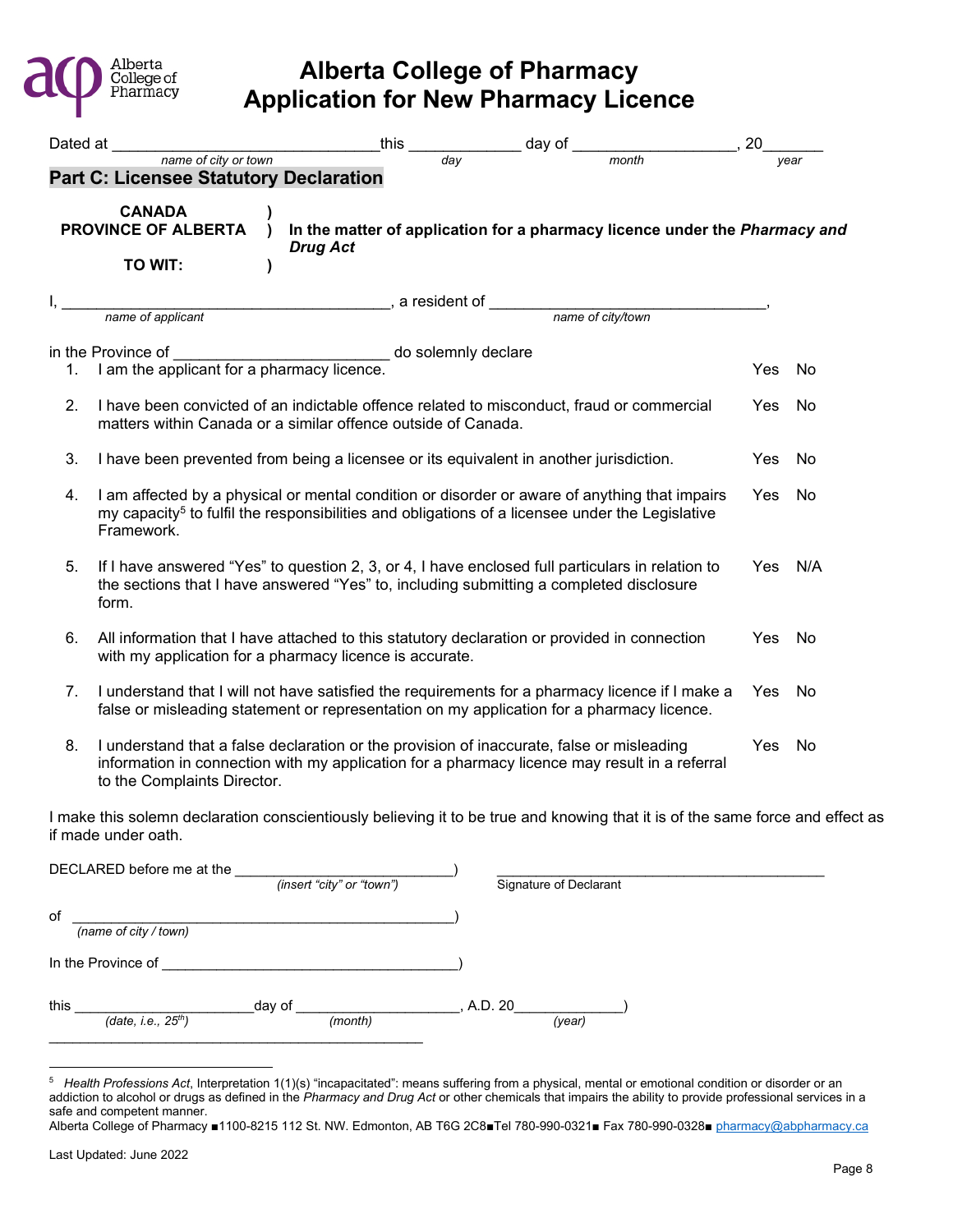

A Commissioner for Oaths in and for the Province of Alberta

(Out of Province Declarants – please declare this document before a Notary Public)

**This document must be sworn in the presence of a commissioner for oaths, notary public or lawyer and completed by the new pharmacy licensee.**

### **Part D: Declaration and Acknowledgement of Applicant for a Pharmacy Licence**

 $\blacksquare$ 

that all the information provided in

- the Letter of Intent,
- the floor plans, and
- my application for a pharmacy licence

are true.

I confirm that I have reviewed and understand the following documents:

- [Five Steps to Opening Your New Pharmacy](https://abpharmacy.ca/sites/default/files/FiveStepstoOpeningYourNewPharmacy.pdf)
- [Foundational Requirements: Guidance Document for Opening a Licensed Pharmacy](https://abpharmacy.ca/sites/default/files/FoundationalRequirementsGuidanceDocument.pdf)
- Standards for Pharmacy Compounding of Non-Sterile Preparations; and
- Guidance Document for Pharmacy Compounding of Non-Sterile Preparations.

I acknowledge that it is my responsibility as the applicant for a pharmacy licence to ensure that the proposed pharmacy will meet the requirements under the Legislative Framework<sup>[6](#page-8-0)</sup> and will be operated in compliance with the <u>Pharmacy and</u> *[Drug Act](http://www.qp.alberta.ca/1266.cfm?page=P13.cfm&leg_type=Acts&isbncln=9780779776818)*, any condition imposed on the licence and any order made under the *Act*.

I acknowledge that if there are any changes to the information provided in the Letter of Intent, the floor plans, or this application for a pharmacy licence, including the proposed opening date, I will provide the ACP with complete information about the changes. I understand if there are changes this may effect processing of the application.

I acknowledge that

- $\bullet$  the Regist[r](#page-8-1)ar<sup>7</sup> will rely on the truth and accuracy of information submitted throughout the pharmacy licensure process in determining whether to issue a pharmacy licence; and
- if there are any false or misleading statements provided during the pharmacy licensure process, this may result in the Registrar determining that the requirements for obtaining a pharmacy licence have not been met.

I also understand that any false or misleading statements or representations made during the pharmacy licensure process may constitute "unprofessional conduct" or "proprietary misconduct" and may result in a referral to the Complaints Director of the ACP.

Applicant's signature The Printed name Printed name Date Date is the Date of the Date of the Date

<span id="page-8-0"></span><sup>6</sup> The Legislative Framework includes, but is not limited to, the *Pharmacy and Drug Act* and its regulations, the *Health Professions Act* and the Pharmacist and Pharmacy Technician Regulation, Schedule 7.1 of the *Government Organization Act*, the Standards of Practice, the Standards for the Operation of Licensed Pharmacies, the Code of Ethics, *Health Information Act* and any other legislation or regulation of Alberta or Canada relating to the compounding or dispensing, manufacturing, sale, supply or distribution of drugs.

<span id="page-8-1"></span> $^7$  In this Declaration and Acknowledgement there is a reference to the Registrar. Wherever this appears it includes any employee of ACP to whom the Registrar may delegate a role in the registration process.

Alberta College of Pharmacy ■1100-8215 112 St. NW. Edmonton, AB T6G 2C8■Tel 780-990-0321■ Fax 780-990-0328■ [pharmacy@abpharmacy.ca](mailto:pharmacy@abpharmacy.ca)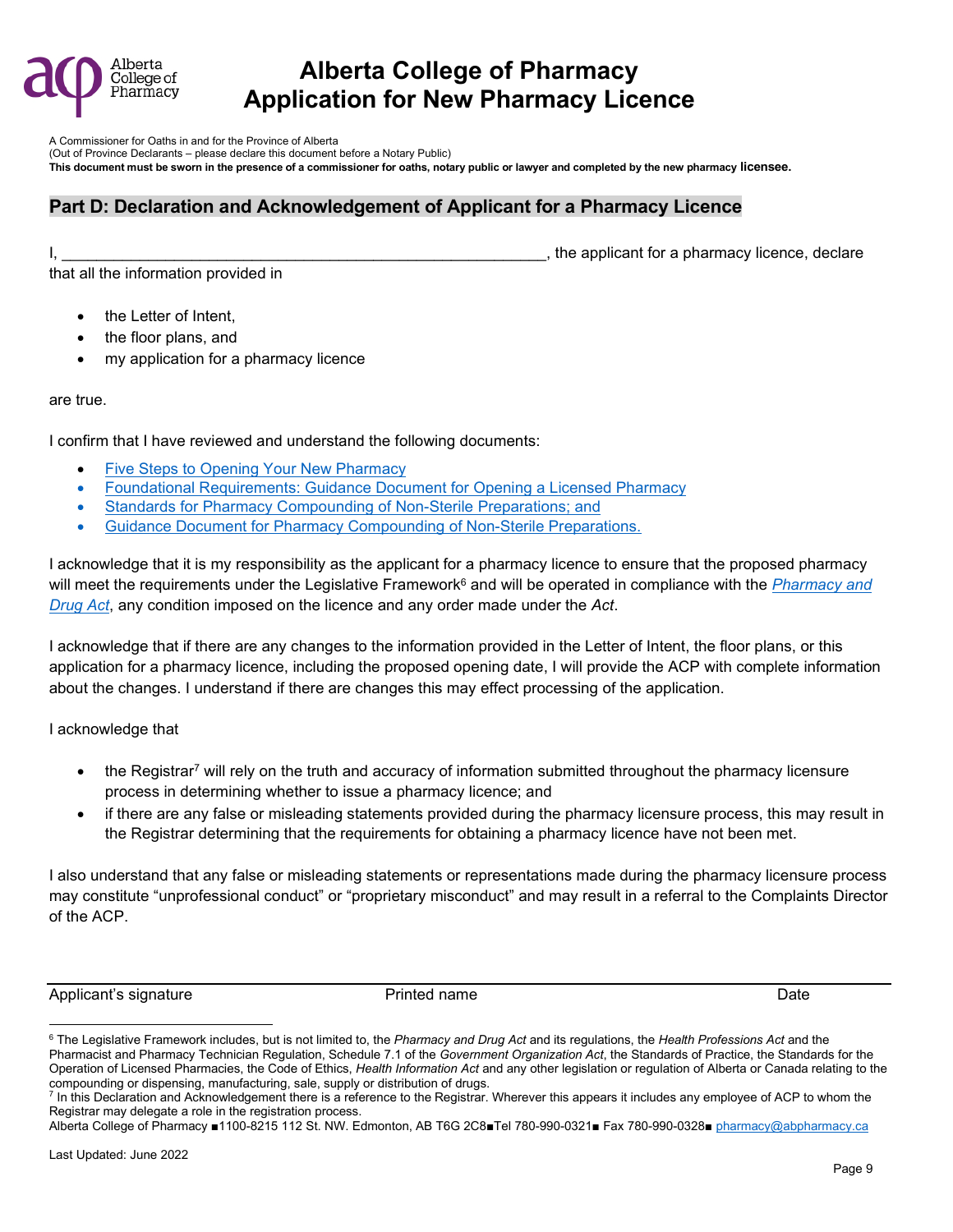

#### **Section Six: Proprietor Information**

#### **Part A: Ownership Information**

**If the owner is a corporation**, you will need to submit acopy of the **corporate documents** or **last annual return** showing the incorporation of the organization and the names and addresses of all the directors and shareholders and the percentage of shares held.

Please check  $(\checkmark)$  one

 $\square$  Sole Proprietorship  $\square$  Partnership  $\square$  Corporation (a business owned by one individual, which is (a business owned by two or more people (a business that is a separate legal entity or the that is a separate legal entity or the that is a separate legal entity or the that is

chartered under provincial or federal laws with owners that are called shareholders)

 *name of the sole proprietor, partnership, or corporation – If partnership, include information for all partners*

| mailing address             |                           |                                 |  |
|-----------------------------|---------------------------|---------------------------------|--|
| city                        | province                  | postal code                     |  |
| phone # - include area code | fax # - include area code | toll-free # (if applicable)     |  |
| email address               |                           | website address (if applicable) |  |

### **Part B: Shareholder Information**

### **List those partners and/or shareholder holding 20% or more voting shares**

| Shareholder's or Partner's name |                                  | % of shares   |
|---------------------------------|----------------------------------|---------------|
| mailing address                 |                                  |               |
| city                            | province                         | postal code   |
| phone # - include area code     | cell phone # - include area code | email address |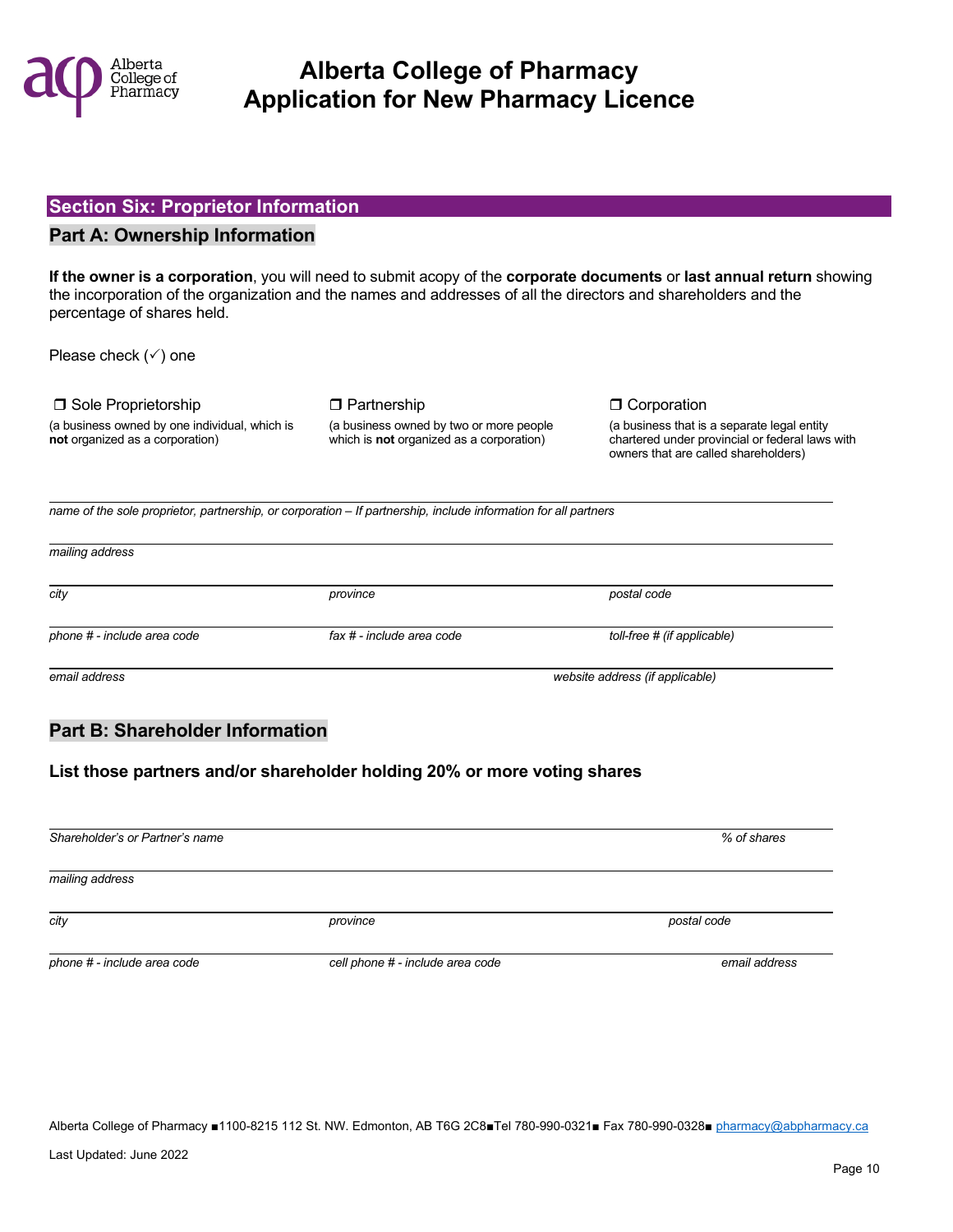

#### **Shareholder Information continued**

| Shareholder's or Partner's name |                                  | % of shares   |
|---------------------------------|----------------------------------|---------------|
| mailing address                 |                                  |               |
| city                            | province                         | postal code   |
| phone # - include area code     | cell phone # - include area code | email address |
| Shareholder's or Partner's name |                                  | % of shares   |
|                                 |                                  |               |
| mailing address                 |                                  |               |
| city                            | province                         | postal code   |
| phone # - include area code     | cell phone # - include area code | email address |
| Shareholder's or Partner's name |                                  | % of shares   |
| mailing address                 |                                  |               |
| city                            | province                         | postal code   |
| phone # - include area code     | cell phone # - include area code | email address |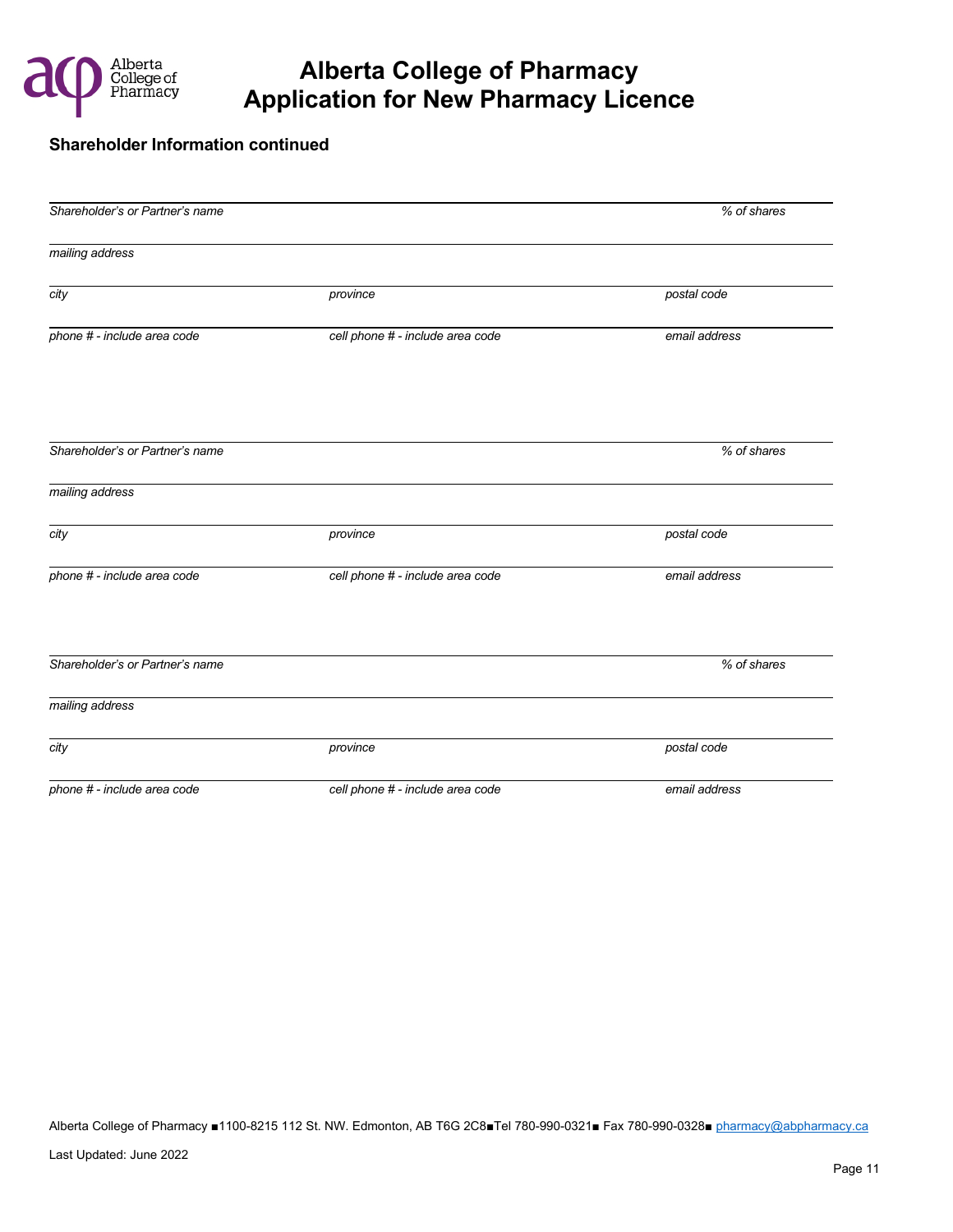

### **Part C: Proprietor's Representative Information**

The [proprietor's representative](https://abpharmacy.ca/sites/default/files/Licensee_vs_ProprietorsAgent.pdf) must answer Questions 1 to 11 and provide the information as requested:

| 1. A proprietor's representative must complete the Proprietor's Self-Assessment or Part B of the Licensee<br><b>Education Program.</b>                                                          |                |
|-------------------------------------------------------------------------------------------------------------------------------------------------------------------------------------------------|----------------|
|                                                                                                                                                                                                 | Yes            |
| Have you submitted the Statement of Completion (for the Proprietor's Self-Assessment or Part B of the                                                                                           | N <sub>o</sub> |
| Licensee Education Program) as part of this application?                                                                                                                                        |                |
|                                                                                                                                                                                                 |                |
| Answer this question only if you are a regulated member with ACP.                                                                                                                               |                |
|                                                                                                                                                                                                 |                |
| If the proprietor's representative is a regulated member with ACP, they must be in good standing.<br>2.                                                                                         | N/A            |
| If you are registered with ACP, are you in good standing with ACP, including, but not limited to<br>no conditions or restrictions on your practice permit,                                      | or             |
| no outstanding complaints that have been referred to a hearing tribunal or outstanding sanctions<br>$\bullet$                                                                                   | Yes            |
| ordered by the hearing tribunal, and                                                                                                                                                            | N <sub>o</sub> |
| no other restrictions on practice or requirements to submit for assessment under Section 118 of the                                                                                             |                |
| <b>Health Professions Act?</b>                                                                                                                                                                  |                |
| During the time proprietor's representative was registered as a regulated member with ACP, were any                                                                                             |                |
| conditions or restrictions on the practice permit, outstanding complaints that have been referred to a hearing                                                                                  |                |
| tribunal, or outstanding sanctions ordered? If yes, provide further details. *                                                                                                                  |                |
|                                                                                                                                                                                                 |                |
|                                                                                                                                                                                                 |                |
|                                                                                                                                                                                                 |                |
|                                                                                                                                                                                                 |                |
|                                                                                                                                                                                                 |                |
|                                                                                                                                                                                                 |                |
| *Additional qualifying attributes may be required by the proprietor's representative applicant.                                                                                                 |                |
|                                                                                                                                                                                                 |                |
| 3. A proprietor's representative must submit an Enhanced Police Information criminal record check                                                                                               |                |
| (completed within the past six months).                                                                                                                                                         |                |
|                                                                                                                                                                                                 | Yes            |
| Have you submitted a current Enhanced Police Information criminal record check as part of this                                                                                                  |                |
| application?                                                                                                                                                                                    | N <sub>o</sub> |
| ACP recommends the use of BackCheck for obtaining a criminal record check - choose the Enhanced                                                                                                 |                |
| <b>Police Information Check.</b>                                                                                                                                                                |                |
|                                                                                                                                                                                                 |                |
| 4. Are you, or have you previously been, a registered member of a pharmacy regulatory authority in another                                                                                      |                |
| Canadian jurisdiction?                                                                                                                                                                          | Yes            |
|                                                                                                                                                                                                 | No             |
| If yes, what jurisdiction?                                                                                                                                                                      |                |
| If you have been a registered member in another jurisdiction in the past 10 years, you must request a                                                                                           |                |
| letter of standing be sent directly from the other jurisdiction to ACP on your behalf.                                                                                                          |                |
|                                                                                                                                                                                                 |                |
| 5. Are you, or have you previously been, registered with any other regulated profession in Canada?                                                                                              |                |
|                                                                                                                                                                                                 | Yes            |
| If yes, what profession and jurisdiction?                                                                                                                                                       | No             |
| If you have been a registered member in another jurisdiction in the past 10 years, you must request a<br>letter of standing be sent directly from the other jurisdiction to ACP on your behalf. |                |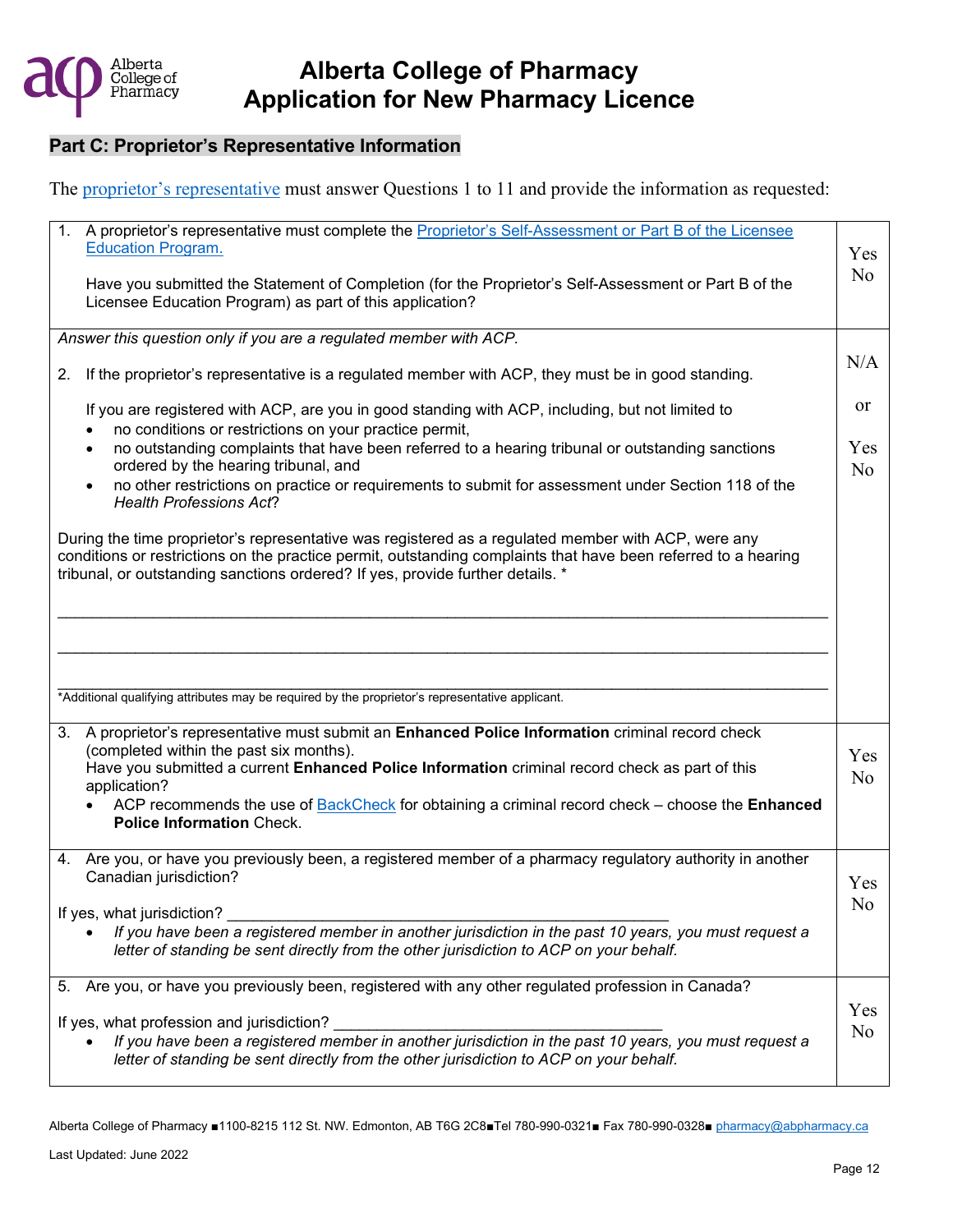

| Have you served as a proprietor (owner, major shareholder, or proprietor's representative) of one or more<br>6.<br>pharmacies in Alberta?                                                                                                                                                        |                          |  |  |
|--------------------------------------------------------------------------------------------------------------------------------------------------------------------------------------------------------------------------------------------------------------------------------------------------|--------------------------|--|--|
| List EVERY pharmacy where you have served as a proprietor (owner, major shareholder, or proprietor's<br>representative) for ANY length of time. (Attach a separate page if additional space is required or contact ACP to<br>provide further details).                                           |                          |  |  |
|                                                                                                                                                                                                                                                                                                  |                          |  |  |
|                                                                                                                                                                                                                                                                                                  | $P$ rovince: ___________ |  |  |
|                                                                                                                                                                                                                                                                                                  |                          |  |  |
| During the time you were a proprietor (owner, major shareholder, or proprietor's representative) of ANY<br>pharmacy, were there any conditions imposed on the pharmacy licence or any discipline proceedings? Are<br>there any outstanding complaint matters? If yes, provide further details. * |                          |  |  |
|                                                                                                                                                                                                                                                                                                  |                          |  |  |
| *Additional qualifying attributes may be required by the proprietor's representative applicant.                                                                                                                                                                                                  |                          |  |  |
| 7. Have you served as a licensee of one or more pharmacies in Alberta?                                                                                                                                                                                                                           |                          |  |  |
| List EVERY pharmacy where you have served as a licensee for ANY length of time. (Attach a separate page if<br>additional space is required or contact ACP to provide further details).                                                                                                           |                          |  |  |
|                                                                                                                                                                                                                                                                                                  | Province: Province:      |  |  |
|                                                                                                                                                                                                                                                                                                  |                          |  |  |
|                                                                                                                                                                                                                                                                                                  |                          |  |  |
|                                                                                                                                                                                                                                                                                                  |                          |  |  |
| During the time you were a licensee of ANY pharmacy, were there any conditions imposed on the pharmacy<br>licence or any discipline proceedings? Are there any outstanding complaint matters? If yes, provide further<br>details.                                                                |                          |  |  |
|                                                                                                                                                                                                                                                                                                  |                          |  |  |
| *Additional qualifying attributes may be required by the proprietor's representative applicant.                                                                                                                                                                                                  |                          |  |  |
| As the proprietor's representative, do you or will you have any control over the management and policies of<br>8.<br>the licensed pharmacy? If no, who will have control?                                                                                                                        |                          |  |  |
|                                                                                                                                                                                                                                                                                                  |                          |  |  |
|                                                                                                                                                                                                                                                                                                  |                          |  |  |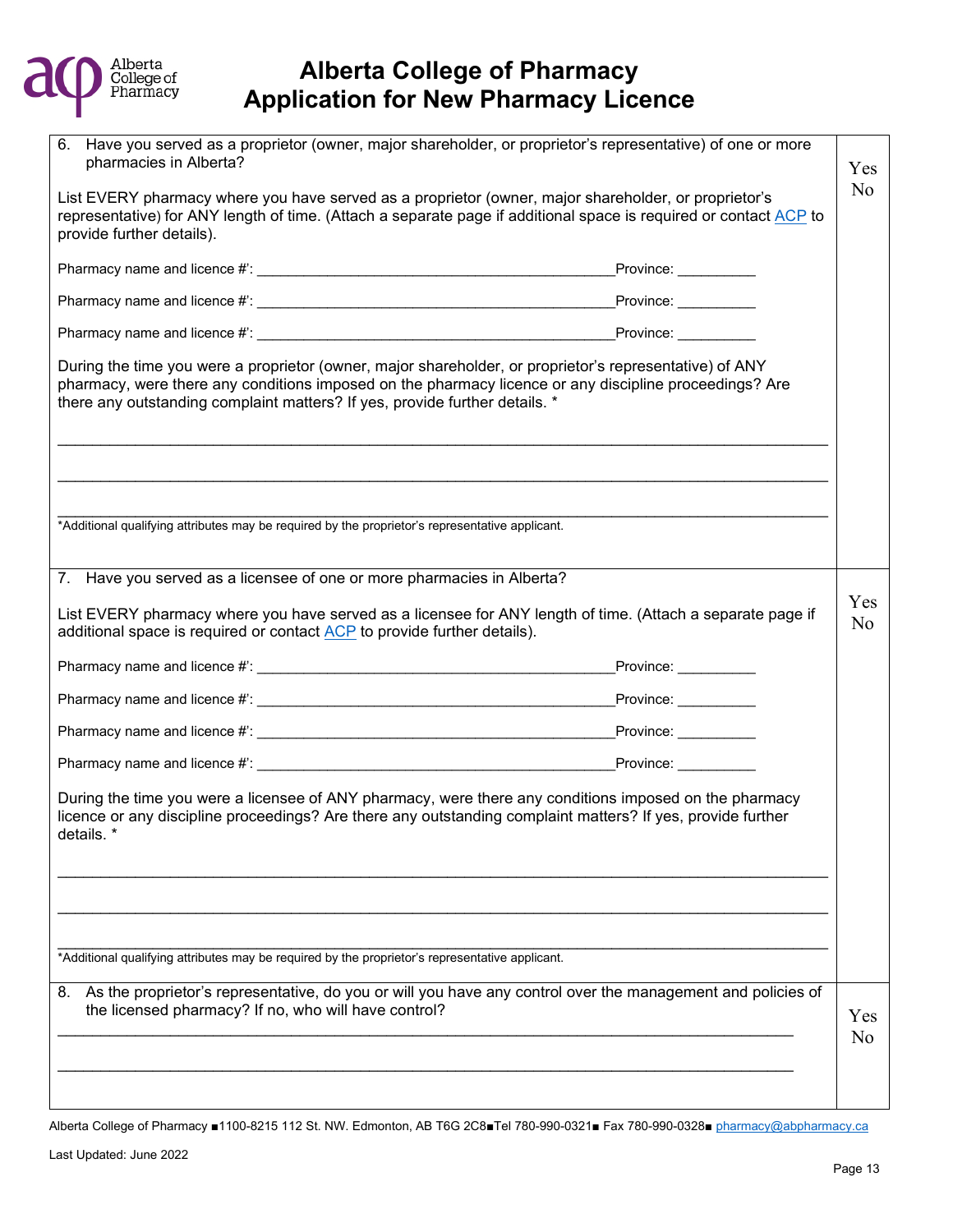

| 9. As the proprietor's representative, do you or will you have any control over the conduct of regulated<br>members who are or will be employed in the licensed pharmacy? If no, who will have control?                                                                                                                                                                           | Yes<br>No |
|-----------------------------------------------------------------------------------------------------------------------------------------------------------------------------------------------------------------------------------------------------------------------------------------------------------------------------------------------------------------------------------|-----------|
| 10. As the proprietor's representative, do you or will you have the licensee report directly to you? If no, who will<br>the licensee be reporting directly to?                                                                                                                                                                                                                    | Yes<br>No |
| 11. As the proprietor's representative, do you or will you have the ability to provide the support necessary for<br>the licensee to comply with their legal obligations as outlined in the legislative framework, including the<br>Standards of Practice, and the Standards for the Operation of Licensed Pharmacies in Alberta? If no, who<br>can provide the necessary support? | Yes<br>No |
| 12. If you are not the legal owner of the pharmacy, please explain your relationship to the owner:                                                                                                                                                                                                                                                                                |           |
|                                                                                                                                                                                                                                                                                                                                                                                   |           |
|                                                                                                                                                                                                                                                                                                                                                                                   |           |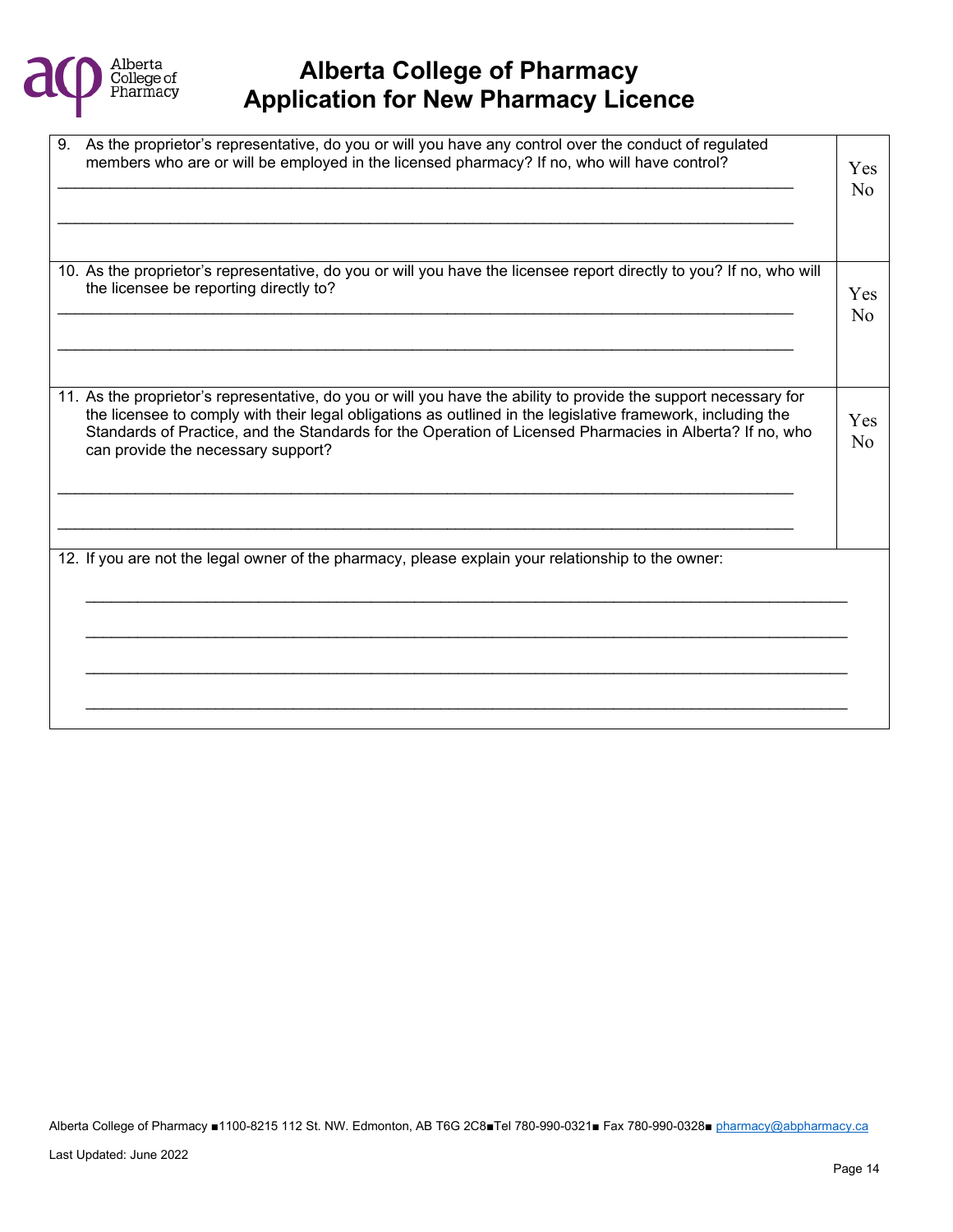

#### **Part D: Proprietor's Representative Undertaking** *(this undertaking must be completed by the Proprietor's Representative)*

As the proprietor's representative, I hereby undertake to personally ensure that the proprietor fulfils the responsibilities and obligations of a proprietor under the Legislative Framework[.](#page-14-0)<sup>8</sup>

Without limiting the statement above, I undertake:

- To ensure that both the proprietor and I comply with the *Pharmacy and Drug Act*, any order made under the *Pharmacy and Drug Act*, the Code of Ethics and the Standards for the Operation of Licensed Pharmacies.
	- To take reasonable steps to ensure that the licensee of the pharmacy is capable of:
		- $\circ$  managing the practice of pharmacists and pharmacy technicians in that licensed pharmacy, and
		- o ensuring compliance with the standards.
- To ensure that the proprietor provides the licensee with the support and resources necessary for the licensee to comply with the licensee's obligations in accordance with the Legislative Framework.
- To take reasonable steps to ensure that all required records are created and maintained in accordance with the *Pharmacy and Drug Act*.
- To ensure that neither the proprietor or I directly or indirectly influence or attempt to direct or influence the management or operation of the licensed pharmacy in any way that contravenes or could result in the contravention of
	- o the *Pharmacy and Drug Act*, any regulation made under it,
	- o a condition imposed on the licence,
	- o an order made under the *Pharmacy and Drug Act*,
	- o Legislative Framework.
- To ensure that neither the proprietor nor I impose any condition on a licensee, regulated member or other regulated health professional working in a licensed pharmacy that compromises the licensee's or other regulated health professional's professional independence, judgment or integrity.
- To advise the Registrar in writing if I know or have reason to believe a licensee is acting in contravention of the licensee's obligations under section 10 of the *Pharmacy and Drug Act*.
- To ensure the pharmacy closes if there is no licensee unless another pharmacist approved by the Registrar continues to operate the pharmacy.
- To ensure the proprietor retains a pharmacist to carry out the obligations of the licensee set out in section 27(1) of the *Pharmacy and Drug Regulation* or give the ACP notice and access to the pharmacy to carry out the obligations under section 27(1) of the *Pharmacy and Drug Regulation* if the pharmacy ceases to operate for any reason and the licensee does not carry out the obligations under section 27(1) of the *Pharmacy and Drug Regulation*.

Name of Proprietor's Representative Signature of Proprietor's Representative

Date Pharmacy Operating Name

<span id="page-14-0"></span><sup>8</sup> The Legislative Framework includes, but is not limited to, the *Pharmacy and Drug Act* and its regulations, the *Health Professions Act* and the Pharmacist and Pharmacy Technician Regulation, Schedule 7.1 of the *Government Organization Act*, the Standards of Practice, the Standards for the Operation of Licensed Pharmacies, the Code of Ethics, *Health Information Act* and any other legislation or regulation of Alberta or Canada relating to the compounding or dispensing, manufacturing, sale, supply or distribution of drugs.

Alberta College of Pharmacy ■1100-8215 112 St. NW. Edmonton, AB T6G 2C8■Tel 780-990-0321■ Fax 780-990-0328■ [pharmacy@abpharmacy.ca](mailto:pharmacy@abpharmacy.ca)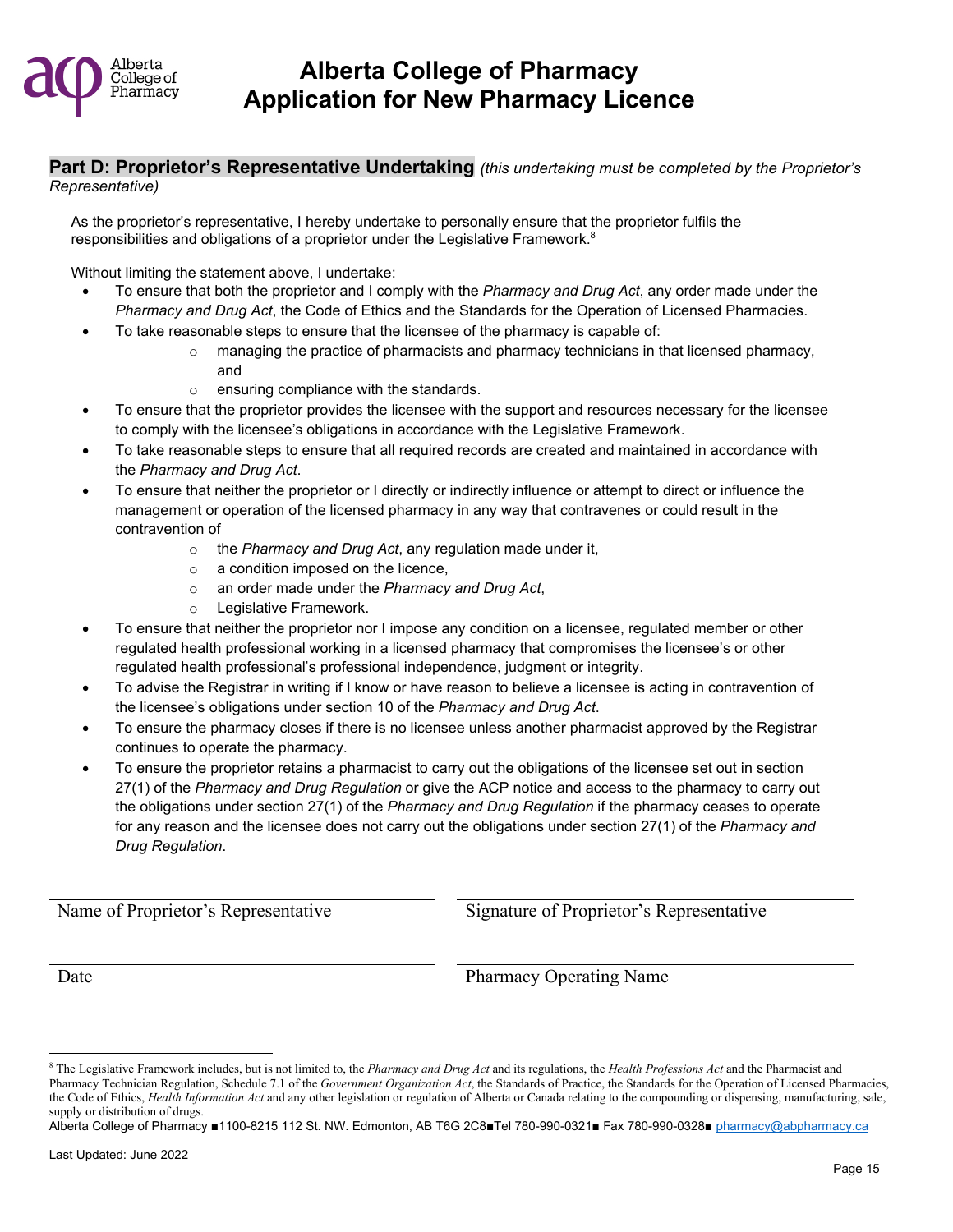

### **Part E: Proprietor's Representative Statutory Declaration**

| <b>CANADA</b><br><b>PROVINCE OF ALBERTA</b><br>In the matter of application for a pharmacy licence under the Pharmacy and<br><b>Drug Act</b> |                                                                                                                                                                                                                                                                                                                        |            |     |  |
|----------------------------------------------------------------------------------------------------------------------------------------------|------------------------------------------------------------------------------------------------------------------------------------------------------------------------------------------------------------------------------------------------------------------------------------------------------------------------|------------|-----|--|
|                                                                                                                                              | TO WIT:<br>$\lambda$                                                                                                                                                                                                                                                                                                   |            |     |  |
|                                                                                                                                              | $\qquad \qquad \ldots \qquad$ , a resident of ____________, in the Province of _____________<br>do solemnly declare                                                                                                                                                                                                    |            |     |  |
| 1.                                                                                                                                           | has applied<br>I am aware that<br>(name of clinical pharmacist applying for pharmacy licence)<br>for a pharmacy licence under the Pharmacy and Drug Act                                                                                                                                                                |            |     |  |
| 2.                                                                                                                                           | The operating name of the pharmacy will be                                                                                                                                                                                                                                                                             |            |     |  |
| 3.                                                                                                                                           | (pharmacy operating name)<br>The pharmacy will be located at                                                                                                                                                                                                                                                           |            |     |  |
| 4.                                                                                                                                           | (physical address of the pharmacy)<br>I am the legal owner of the pharmacy.                                                                                                                                                                                                                                            | Yes        | No  |  |
| 5.                                                                                                                                           | I am the individual designated by the legal owner to act on their behalf as the proprietor's<br>representative.                                                                                                                                                                                                        | Yes        | No  |  |
| 6.                                                                                                                                           | I am authorized to make this statutory declaration on behalf of the legal owner.                                                                                                                                                                                                                                       | <b>Yes</b> | No  |  |
| 7.                                                                                                                                           | As the proprietor's representative I will fulfill the obligations of the proprietor outlined in the<br>Pharmacy and Drug Act, the Pharmacy and Drug Regulation, Code of Ethics, and Standards<br>for the Operation of Licensed Pharmacies or will be responsible for ensuring that those<br>obligations are fulfilled. |            |     |  |
| 8.                                                                                                                                           | I am affected by a physical or mental condition or disorder or aware of anything that impairs<br>my capacity <sup>9</sup> to ensure that the proprietor fulfils the responsibilities and obligations of a<br>proprietor under the Legislative Framework.                                                               |            |     |  |
| 9.                                                                                                                                           | I have plead guilty or been found guilty of a criminal offence in Canada or an offence of a<br>similar nature in a jurisdiction outside Canada for which I was not pardoned.                                                                                                                                           | Yes        | No  |  |
| 10.                                                                                                                                          | I am currently the subject of a proceeding related to any criminal offence in Canada or a<br>jurisdiction outside of Canada.                                                                                                                                                                                           | <b>Yes</b> | No. |  |
| 11.                                                                                                                                          | I have been the subject of a finding of negligence, professional or ethical misconduct,<br>incompetence or incapacity in relation to the practice of any regulated health profession in<br>Canada or any jurisdiction outside of Canada.                                                                               | Yes        | No  |  |

<span id="page-15-0"></span><sup>&</sup>lt;sup>9</sup> Health Professions Act, Interpretation 1(1)(s) "incapacitated": means suffering from a physical, mental or emotional condition or disorder or an addiction to alcohol or drugs as defined in the *Pharmacy and Drug Act* or other chemicals that impairs the ability to provide professional services in a safe and competent manner.

Alberta College of Pharmacy ■1100-8215 112 St. NW. Edmonton, AB T6G 2C8■Tel 780-990-0321■ Fax 780-990-0328■ [pharmacy@abpharmacy.ca](mailto:pharmacy@abpharmacy.ca)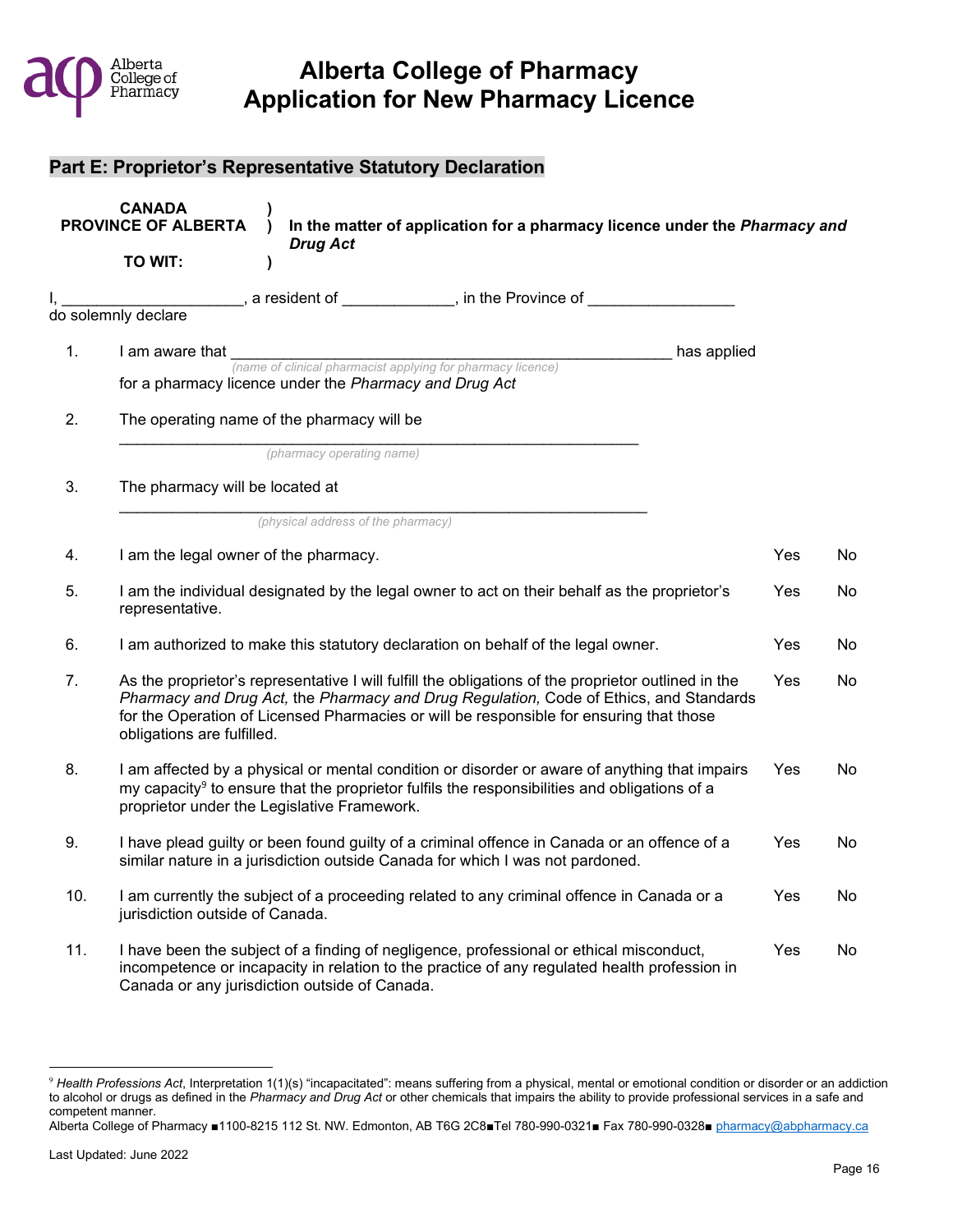

| 12. | I am currently the subject of a proceeding for professional or ethical misconduct,<br>incompetence, or incapacity in relation to the practice of any regulated health profession in<br>Canada or any jurisdiction outside of Canada.                                                                                                                             |                                                                                                                                                                                                                                            |            | No  |
|-----|------------------------------------------------------------------------------------------------------------------------------------------------------------------------------------------------------------------------------------------------------------------------------------------------------------------------------------------------------------------|--------------------------------------------------------------------------------------------------------------------------------------------------------------------------------------------------------------------------------------------|------------|-----|
| 13. | form.                                                                                                                                                                                                                                                                                                                                                            | If I have answered "Yes" to any of sections 8 to 12, I have enclosed full particulars in relation<br>to the sections that I have answered "Yes" to, including submitting a completed disclosure                                            | <b>Yes</b> | N/A |
| 14. | I have made inquiries and satisfied myself that any corporations or individuals who own,<br>manage, direct, or will direct the operation of the facility in which the pharmacy is located<br>and exercise a significant degree of control over the management and policies or the<br>conduct of the regulated members who are employed by the licensed pharmacy: |                                                                                                                                                                                                                                            |            |     |
|     | a.                                                                                                                                                                                                                                                                                                                                                               | Are financially able to fulfill the obligations of a proprietor and in particular is not<br>bankrupt, has not taken the benefit of any legislation for bankrupt or insolvent<br>debtors, is not in receivership or winding up proceedings. | Yes        | No  |
|     |                                                                                                                                                                                                                                                                                                                                                                  | b. Have not been charged with, pleaded guilty or been found guilty of an indictable<br>offence related to misconduct, fraud or commercial matters within Canada or a<br>similar offence outside of Canada.                                 | Yes        | No  |
| 15. | I understand that I will not have satisfied the requirements for a pharmacy licence if I make a<br>false or misleading statement or representation on this form.                                                                                                                                                                                                 |                                                                                                                                                                                                                                            |            | No. |
| 16. | I understand that a false declaration or the provision of inaccurate, false or misleading<br>Yes<br>information in connection with the application for a pharmacy licence may result in a referral<br>to the Complaints Director.                                                                                                                                |                                                                                                                                                                                                                                            |            | No  |

I make this solemn declaration conscientiously believe it to be true and knowing that it is of the same force and effect as if made under oath.

| DECLARED before me at the                  | (insert "city" or "town") | Signature of Declarant |
|--------------------------------------------|---------------------------|------------------------|
| of<br>(name of city / town)                |                           |                        |
| in the Province of                         |                           |                        |
| this<br>day of<br>(date, i.e., $25^{th}$ ) | (month)                   | A.D. 20<br>(year)      |

\_\_\_\_\_\_\_\_\_\_\_\_\_\_\_\_\_\_\_\_\_\_\_\_\_\_\_\_\_\_\_\_\_\_\_\_\_\_\_\_\_\_\_\_\_\_\_\_\_ A Commissioner for Oaths in and for the Province of Alberta (Out of Province Declarants – please declare this document before a Notary Public)

**This document must be sworn in the presence of a commissioner for oaths, notary public or lawyer and completed by the proprietor's representative, even if the proprietor's representative is also the licensee.**

Alberta College of Pharmacy ■1100-8215 112 St. NW. Edmonton, AB T6G 2C8■Tel 780-990-0321■ Fax 780-990-0328■ [pharmacy@abpharmacy.ca](mailto:pharmacy@abpharmacy.ca)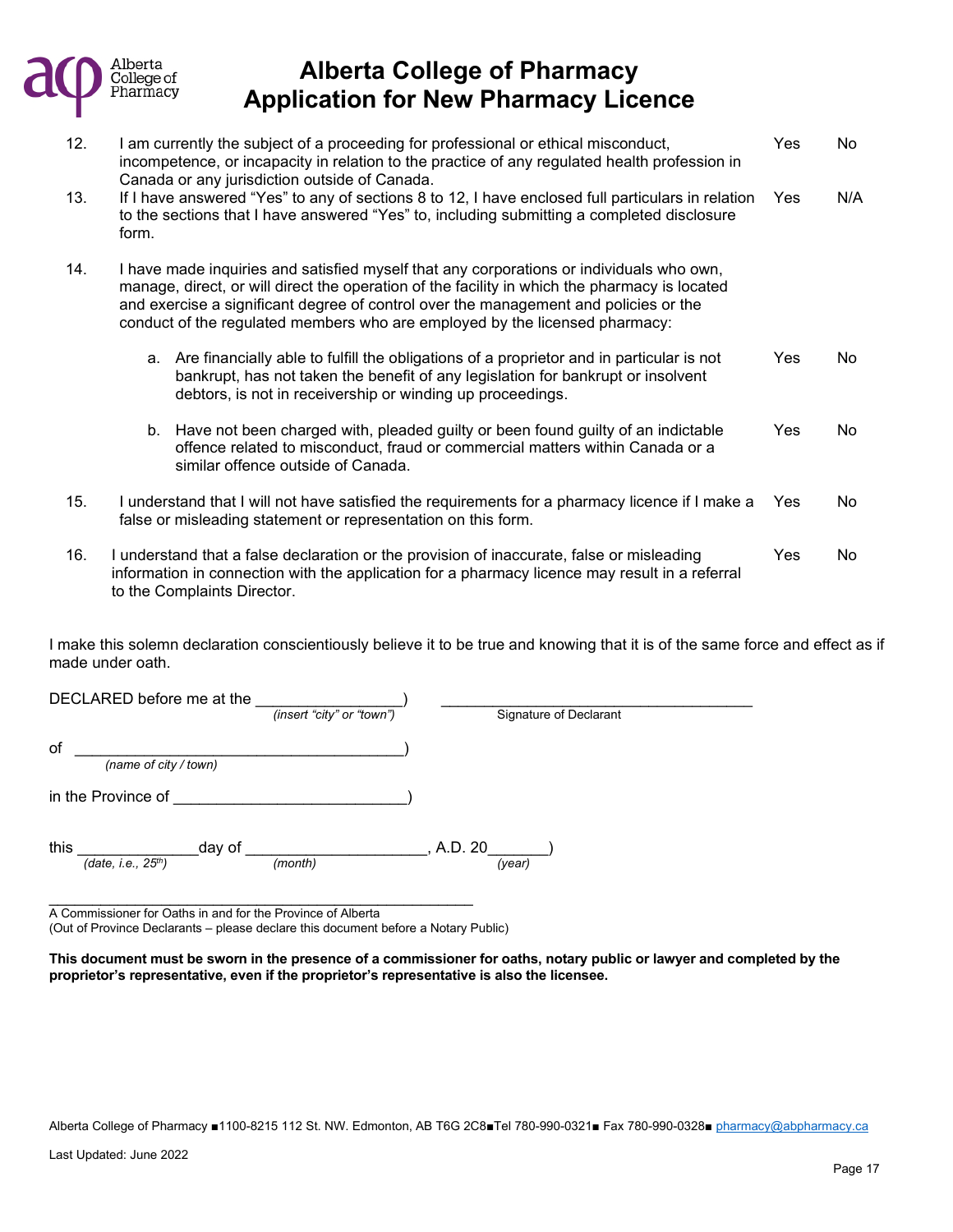

### **Section Seven: Payment Information**

\_\_\_\_\_\_\_\_\_\_\_\_\_\_\_\_\_\_\_\_\_\_\_\_\_\_\_\_\_\_\_\_\_\_\_\_\_\_\_\_\_\_\_\_\_\_\_\_\_\_\_\_\_\_\_\_\_\_\_\_\_\_\_\_\_\_\_\_\_\_\_\_\_\_\_\_\_\_\_\_\_\_\_\_\_\_\_\_\_\_\_\_\_\_\_\_\_\_

Pharmacy Name *(if applicable)* Pharmacy Licence Number *(If applicable)*

#### **Please submit all documentation via email to [pharmacy@abpharmacy.ca](mailto:pharmacy@abpharmacy.ca)**

#### **Fee Amount**

#### **Category of Pharmacy Licence being applied for (must match that indicated on your Letter of Intent)**

|        | Licence category                                                                                               |                                 |
|--------|----------------------------------------------------------------------------------------------------------------|---------------------------------|
| $\Box$ | Community – standalone                                                                                         |                                 |
|        | On the fee schedule:                                                                                           |                                 |
|        | Community pharmacy - primary licensed practice site (pro-rated for new sites approved between Jan 1 - June 30) | See the ACP Fee Schedule        |
| $\Box$ | Community and Compounding & Repackaging - combination                                                          | for fee plus GST                |
|        | On the fee schedule:                                                                                           |                                 |
|        | Community pharmacy - primary licensed practice site (pro-rated for new sites approved between Jan 1 - June 30) | If you have questions about the |
|        | <b>Plus</b> Provision of compounding & repackaging services from a primary licensed community                  | applicable fee contact the ACP  |
| $\Box$ | Community and Mail Order - combination                                                                         |                                 |
|        | On the fee schedule:                                                                                           |                                 |
|        | Community pharmacy - primary licensed practice site (pro-rated for new sites approved between Jan 1 - June 30) |                                 |
|        | <b>Plus</b> Provision of mail order pharmacy services from a primary licensed community pharmacy               |                                 |
| $\Box$ | Community and Compounding & Repackaging and Mail Order - combination                                           |                                 |
|        | On the fee schedule:                                                                                           |                                 |
|        | Community pharmacy - primary licensed practice site (pro-rated for new sites approved between Jan 1 - June 30) |                                 |
|        | <b>Plus</b> Provision of compounding & repackaging services from a primary licensed community                  |                                 |
|        | <b>Plus</b> Provision of mail order pharmacy services from a primary licensed community pharmacy               |                                 |
| $\Box$ | Compounding & Repackaging - standalone                                                                         |                                 |
|        | On the fee schedule:                                                                                           |                                 |
|        | Compounding & repackaging pharmacy - primary licensed practice site                                            |                                 |
|        | (pro-rated for new sites approved between Jan 1 - June 30)                                                     |                                 |

### **Payor Information**

| Cardholder's Name:             |                   | Registration Number (if applicable): |
|--------------------------------|-------------------|--------------------------------------|
| Signature Authorizing Payment: |                   | Date:                                |
| Cardholder's phone #           | Area code-phone # | Cell #<br>Area code-phone #          |

Alberta College of Pharmacy ■1100-8215 112 St. NW. Edmonton, AB T6G 2C8■Tel 780-990-0321■ Fax 780-990-0328■ [pharmacy@abpharmacy.ca](mailto:pharmacy@abpharmacy.ca)